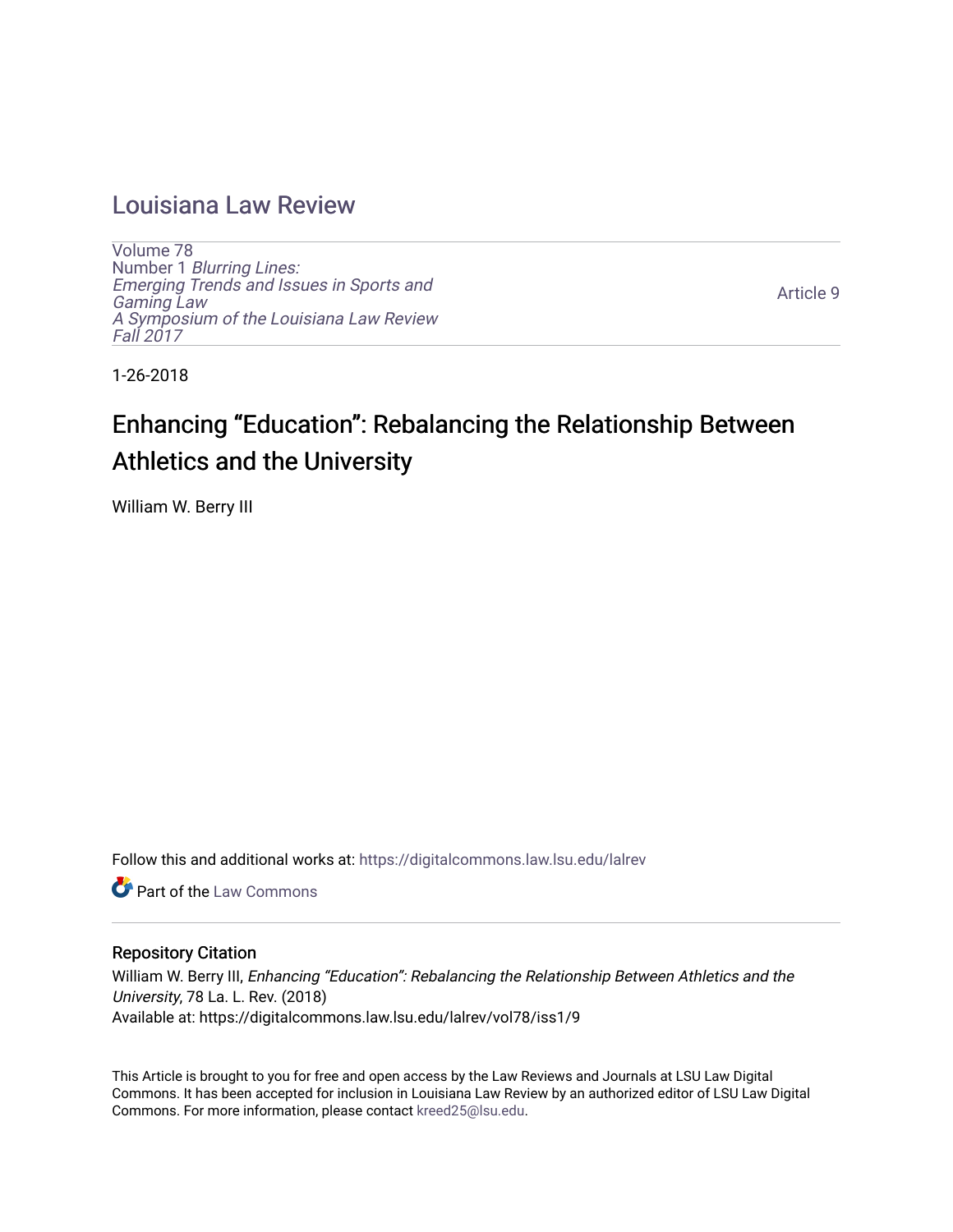# **Enhancing "Education": Rebalancing the Relationship Between Athletics and the University**

# *William W. Berry III*\*

This symposium Article argues for a rebalancing of the relationship between athletics and the university. Specifically, it challenges college presidents to leverage the economic growth of intercollegiate athletics to enhance the academic side of the university for all students. The university ought to utilize athletics to improve the institution, not sacrifice its core mission to serve the athletics department. To be clear, this rebalancing would be consistent with the core ideals that both the university presidents and the NCAA have been verbalizing for decades.

In Part I, the Article describes the shift from a symbiotic relationship to a more parasitic relationship, with athletics exerting dominance over the university at many institutions. Part II argues for a rebalancing—outlining a relational shift consistent with the values of the NCAA and the practices at some institutions. Finally, Part III addresses the practical obstacles to such a shift and provides a road map for universities to enhance the student-athlete educational model that the NCAA champions.

Copyright 2017, by WILLIAM W. BERRY III.

<sup>\*</sup> Associate Professor of Law and Frank Montague, Jr. Professor of Legal Studies and Professionalism, University of Mississippi. The author thanks the *Louisiana Law Review* for the invitation to participate in its January 2017 symposium, *Blurred Lines: Emerging Trends and Issues in Sports and Gaming Law*, at which this paper was presented, and for the *Louisiana Law Review*'s hard work in editing the article. The author would also like to thank Matt Mitten, Jo Potuto, Marc Edelman, Roger Groves, and other participants in the symposium for helpful comments and suggestions. Finally, the author thanks Morgan Eason and Allison Bruff for their excellent research assistance.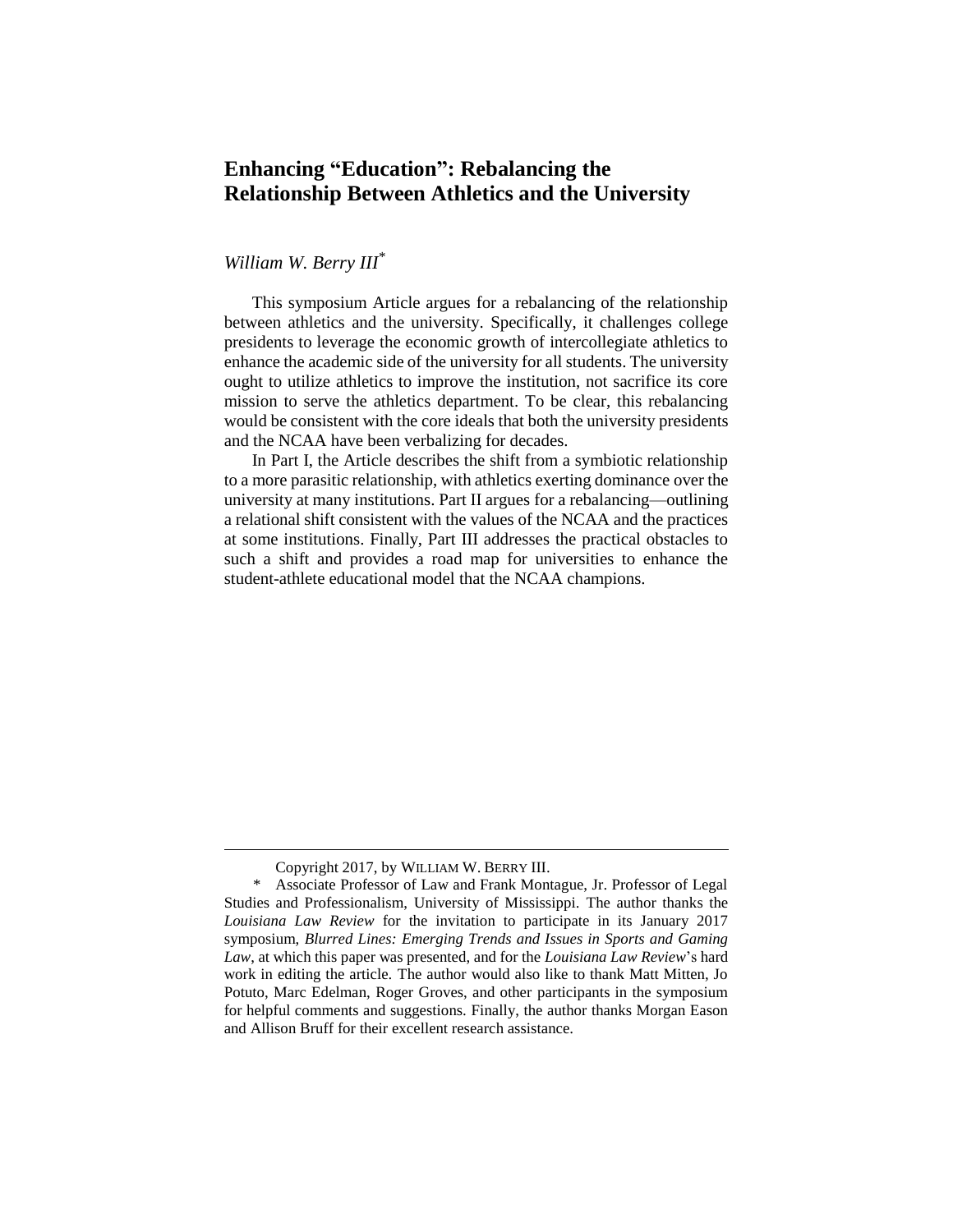# 198 *LOUISIANA LAW REVIEW* [Vol. 78

## TABLE OF CONTENTS

| I. |           |                                                                  |  |
|----|-----------|------------------------------------------------------------------|--|
|    |           |                                                                  |  |
| П. |           |                                                                  |  |
|    |           |                                                                  |  |
|    |           | B. Eliminating University Subsidy of Athletics  216              |  |
|    |           |                                                                  |  |
|    |           |                                                                  |  |
| Ш. |           | Mapping the Future of the University-Athletics Relationship  219 |  |
|    |           |                                                                  |  |
|    |           | 1.                                                               |  |
|    |           | Unfamiliarity of Presidents with Athletics 220<br>2.             |  |
|    |           | 3.                                                               |  |
|    |           | 4.                                                               |  |
|    | <b>B.</b> |                                                                  |  |
|    |           | 1. Restructure the NCAA: Emphasize Education, not                |  |
|    |           |                                                                  |  |
|    |           | 2. Grow Athletics, but Leverage Economic Gains through           |  |
|    |           |                                                                  |  |
|    |           | 3.                                                               |  |
|    |           |                                                                  |  |
|    |           |                                                                  |  |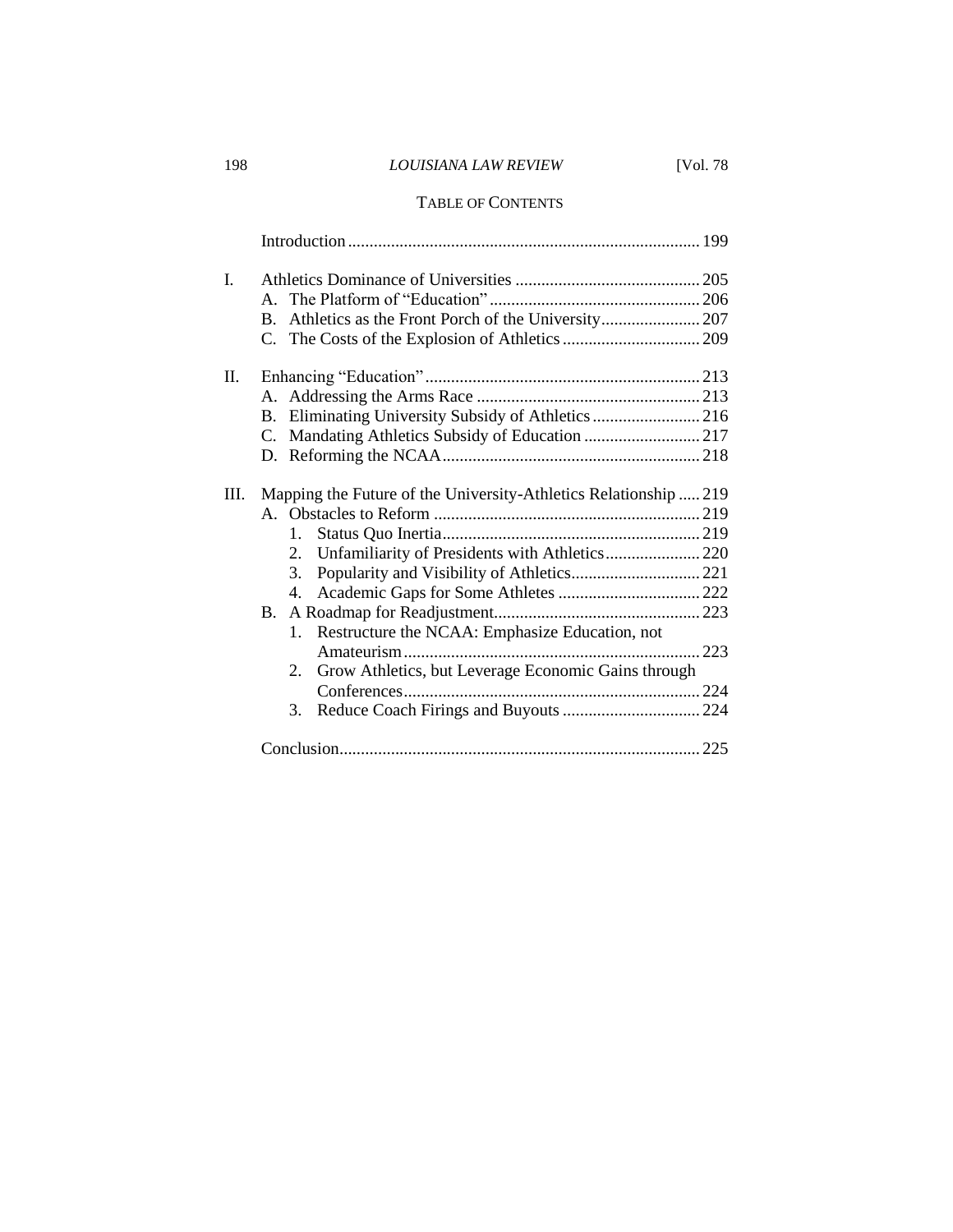$\overline{a}$ 

#### **INTRODUCTION**

"I will turn your face to alabaster / Then you'll find your servant is your master."<sup>1</sup> —Sting

By many standards, the economic success of intercollegiate athletics has reached a pinnacle.<sup>2</sup> The college football playoff yields payouts to universities in excess of  $$600$  million per year,<sup>3</sup> and the National Collegiate Athletic Association ("NCAA") enjoys roughly \$900 million in revenue from the NCAA men's basketball tournament each March.<sup>4</sup> For universities in conferences with their own television networks, contracts can yield tens of millions of dollars a year for universities.<sup>5</sup>

And yet, most athletics departments lose money annually.<sup>6</sup> At many universities, the revenue sports of football and basketball—occasionally baseball and women's basketball as well<sup>7</sup>—subsidize all of the other sports

3. Kristi Dosh, *College Football Playoff Payouts By Conference For 2016- 17*, FORBES (Dec. 31, 2016), http://www.forbes.com/sites/kristidosh/2016/12 /31/college-football-playoff-payouts-by-conference-for-2016-17/#7229e24e5da5 [https://perma.cc/R84R-GYHC].

4. Jonathan Berr, *March Madness: Follow the Money*, CBS NEWS (Mar. 20, 2015), http://www.cbsnews.com/news/march-madness-follow-the-money/ [https:// perma.cc/W769-LVSB].

5. *See, e.g.*, Kristi Dosh, *A Comparison: Conference Television Deals*, ESPN (Mar. 19, 2013), http://www.espn.com/blog/playbook/dollars/post/\_/id/3163/acomparison-conference-televisiondeals [https://perma.cc/9KS6-C275].

6. Steve Berkowitz, Jodi Upton & Erik Brady, *Most NCAA Division I athletic departments take subsidies*, USA TODAY (July 1, 2013), http://www.usatoday .com/story/sports/college/2013/05/07/ncaa-finances-subsidies/2142443/ [https://per ma.cc/AL6M-G5S6]; Shane Shifflett & Ben Hallman, *The Subsidy Gap*, HUFF. POST (Nov. 25, 2015, 9:50 AM), http://projects.huffingtonpost.com/projects/ncaa/subsidygap [https://perma.cc/8WLN-2V7L].

7. Steve Berkowitz et al., *NCAA Finances 2015-2016*, USA TODAY, http://sports.usatoday.com/ncaa/finances/ (last visited July 27, 2017) [https://perma.cc/H36H-2MUL]; Brad Wolverton et al., *The 10-Billion Sports Tab,* THE CHRON. OF HIGHER EDUC. (Nov. 15, 2015), http://www.chronicle.com /interactives/ncaa-subsidies-main#id=table\_2014 [https://perma.cc/S94X-SLLW];

<sup>1.</sup> THE POLICE, *Wrapped Around Your Finger, on* SYNCHRONICITY (A&M Records 1983).

<sup>2.</sup> Will Hobson & Steven Rich, *Playing in the Red*, WASH. POST (Nov. 23, 2015), http://www.washingtonpost.com/sf/sports/wp/2015/11/23/running-up-thebills/ ("Big-time college sports departments are making more money than ever before.") [https://perma.cc/SF5B-BHV5].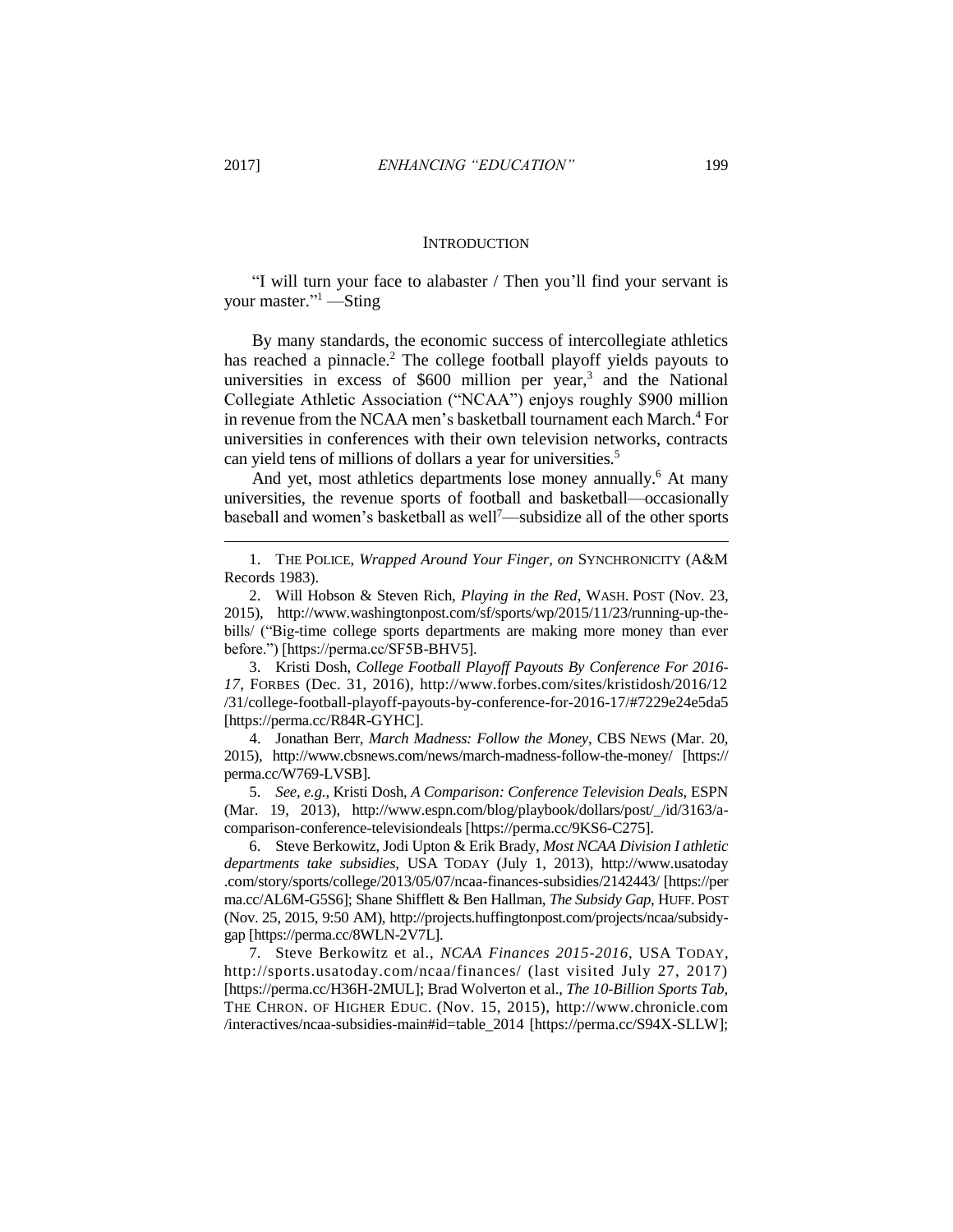at the university, including coaches' salaries, recruiting costs, scholarships, facilities, uniforms, and travel costs.<sup>8</sup> Even worse, many athletics departments use student fees to subsidize their athletics programs, particularly the football programs. 9 In non-Power Five conference programs, student tuition and fees usually account for half, if not more, of the athletics department's budget.<sup>10</sup>

The financial crisis in athletics departments, however, is a more recent  $d$ evelopment<sup>11</sup> that ironically has corresponded with the ballooning revenues generated by postseason games and television contracts.<sup>12</sup> The two primary culprits for the increased athletics department costs lurk in the wild increase in coaches' salaries in revenue sports, including assistant coaches, $^{13}$  and the facility arms race<sup>14</sup> among athletics programs—used

Kristi Dosh, *Does Football Fund Other Sports At College Level?*, FORBES (May 5, 2011), http://www.forbes.com/sites/sportsmoney/2011/05/05/does-football-fundother-sports-at-college-level/#7a9c82a0563e [https://perma.cc/6UH6-PECJ].

<sup>8.</sup> Paula Lavigne, *College Sports Thrive Amid Downturn*, ESPN (May 1, 2014), http://www.espn.com/espn/otl/story/\_/id/10851446/sports-programs-nation-top-publiccolleges-thrived-economic-downturn-earning-record-revenues [https://perma.cc/X6E3- 5GVT].

<sup>9</sup>*.* Berkowitz et al., *supra* note 7; Wolverton et al., *supra* note 7; *see also*  William W. Berry III, *Educating Athletes*, 81 TENN. L. REV. 795, 798–99 (2014) (citation omitted).

<sup>10.</sup> Berkowitz et al., *supra* note 7; Wolverton et al., *supra* note 7. The Power Five conferences are the SEC, Big 10, ACC, Big 12, and Pac-12. Shifflett & Hallman, *supra* note 6. For instance, Morehead State University subsidized 86% of its athletics department budget in 2014, with student fees and tuition covering \$9.3 million of a \$10.8 million budget. Wolverton et al., *supra* note 7.

<sup>11.</sup> Hobson & Rich, *supra* note 2; Brian Burnsed, *Athletics Departments That Make More Than They Spend Still a Minority*, NCAA (Sept. 18, 2015), http://www .ncaa.org/about/resources/media-center/news/athletics-departments-make-more-they -spend-still-minority [https://perma.cc/698X-YWAW].

<sup>12.</sup> Hobson & Rich, *supra* note 2 ("Big-time college sports departments are making more money than ever before, thanks to skyrocketing television contracts, endorsement and licensing deals, and big-spending donors.").

<sup>13.</sup> Andrew Zimbalist, *College Coaches' Salaries and Higher Education*, HUFF. POST, http://www.huffingtonpost.com/andrew-zimbalist/college-coachessalaries-\_1\_b\_6400256.html (last updated Mar. 2, 2015) (noting that between 2005 and 2012, the average salary of head football coaches at the top 25 football schools increased over 60%) [https://perma.cc/9365-SPFS].

<sup>14.</sup> With the increase in television money, universities consistently have sought to improve their facilities in recent years and make them better than peer institutions, leading to an "arms race" of sorts. The University of Oregon is one obvious example of the facility arms race. *See* Peter Berkes, *Incredible Photos*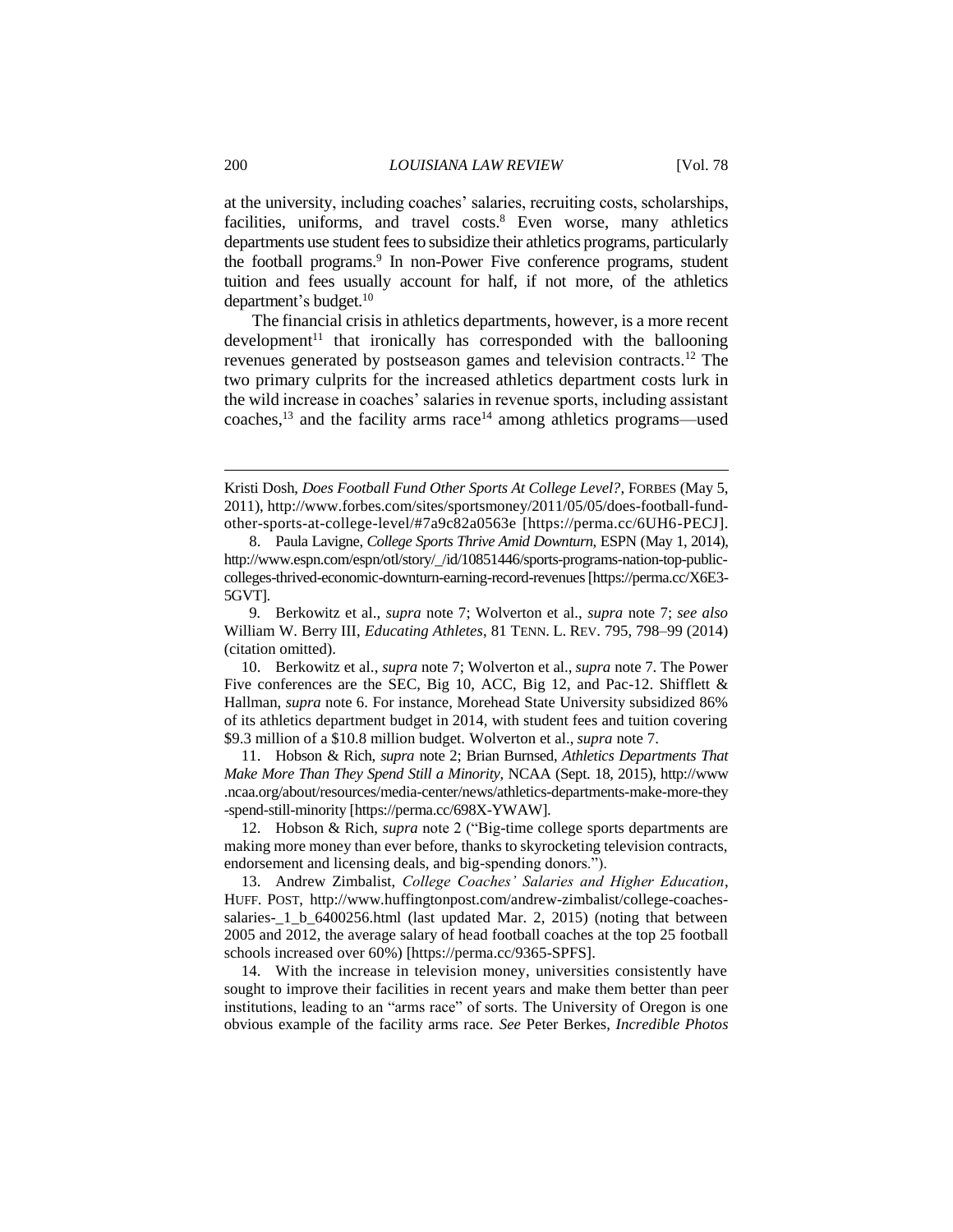both as a recruiting tool and an additional source of revenue.<sup>15</sup> Despite these developments, the financial situation is not desperate for schools in the Power Five conferences,<sup>16</sup> as economic revenues continue to grow with few signs of over-saturation in the marketplace, at least for a few years.<sup>17</sup>

The increased commercialization in college sports, however, continues to fuel the ongoing debate concerning whether athletes in revenue sports should receive compensation, otherwise known as pay-for-play.<sup>18</sup> In addition to pointing out the current budgetary limits of many schools, opponents of payfor-play ("traditionalists") often argue that the university provides the platform for the product.<sup>19</sup> In other words, traditionalists posit that fans typically attend sporting events because of their loyalty and admiration for the institution, rather than to watch a particular athlete.<sup>20</sup> The traditionalists similarly argue that the unique product of intercollegiate athletics has value

*and Video of Oregon's New Football Facility*, SBNATION (July 31, 2013), http://www.sbnation.com/college-football/2013/7/31/4574556/oregon-footballbuilding-new. [https://perma.cc/NBE7-6LXV].

15. Sam Brody, *Meet the Big-Money Boosters Behind College Football's Top 25 Teams*, MOTHER JONES (Sept. 5, 2014, 10:05 AM), http://www.motherjones.com /media/2014/09/college-football-boosters-top-25 [https://perma.cc/7ZZC-H3LP].

16. *See* Shifflett & Hallman, *supra* note 6.

17. Paula Lavigne, *Rich Get Richer in College Sports As Poorer Schools Struggle to Keep Up*, ESPN (Sept. 6, 2016), http://www.espn.com/espn/otl/story/\_/id/17 447429/power-5-conference-schools-made-6-billion-last-year-gap-haves-nots-grows ("The nation's richest athletic departments—those in the Power Five conferences pulled in a record \$6 billion last year, nearly \$4 billion more than all other schools combined . . . . The gulf between college sports' haves and have-nots has never been greater.") [https://perma.cc/FQB9-8CCR].

18. *See, e.g.*, Joe Nocera, *Let's Start Paying College Athletes*, N.Y. TIMES MAG. (Dec. 30, 2011), http://www.nytimes.com/2012/01/01/magazine/lets-startpaying-college-athletes.html [https://perma.cc/39EJ-EVAW]; Taylor Branch, *The Shame of College Sports*, ATLANTIC (Oct. 2011), https://www.theatlantic.com /magazine/archive/2011/10/the-shame-of-college-sports/308643/ [https://perma.cc /9XN2-HRUS].

19. *See, e.g.*, Scoop Jackson, *Pay for play isn't answer for college athletics*, ESPN (Sept. 12, 2013), http://www.espn.com/college-sports/story/\_/id/9666004 /pay-play-answer-college-athletics [https://perma.cc/F72T-CVZ5].

20. *See, e.g.*, Rodney Fort & Jason Winfree, *Why the Arguments Against NCAA Pay-For-Play Suck*, DEADSPIN (Dec. 12, 2013), https://deadspin.com/whythe-arguments-against-ncaa-pay-for-play-suck-1481854847 ("Some have argued that in fact the athletes really are not worth very much. The argument goes that college sports fans are very loyal and will spend money regardless of who is on the field—that is, they root for uniforms.") [https://perma.cc/Z837-D43G].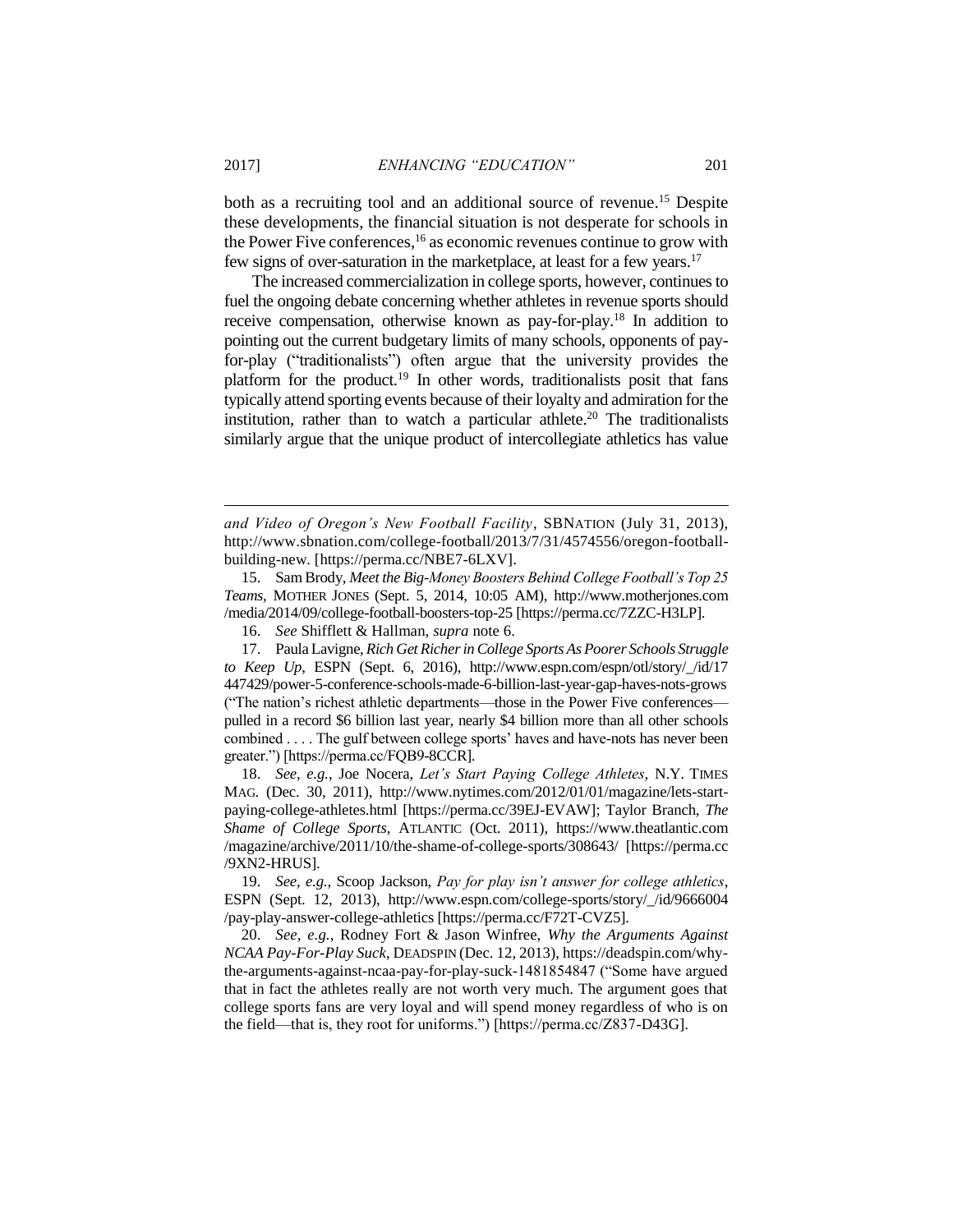*because* the athletes are students at the university—and amateurs distinguishing the enterprise entirely from professional sports leagues.<sup>21</sup>

Pursuing this line of argument further, one can infer that the universities provide the platform and deserve the credit for the financial success of the entire enterprise of intercollegiate athletics. If this inference is true, it begs the question of what benefits the university accrues from having an athletics program.<sup>22</sup> Put another way, the question is whether the university-athletics relationship is symbiotic—benefitting both mutually—or parasitic—with one thriving by taking advantage of the other.<sup>23</sup>

Traditionally, the assumption has been that the relationship remains a symbiotic one, both on an institutional and individual level. $^{24}$  This notion certainly remains at the center of the NCAA's stated vision of intercollegiate athletics.<sup>25</sup> Indeed, the NCAA characterizes athletics as a form of education, as one part of the institution's ultimate goal of providing quality higher education to its students.<sup>26</sup> The NCAA Manual explains:

Student-athletes shall be amateurs in an intercollegiate sport, and their participation *should be motivated primarily by education* and by the physical, mental and social benefits to be derived. Student participation in intercollegiate athletics is an avocation, and studentathletes should be protected from exploitation by professional and commercial enterprises. 27

<sup>21.</sup> *See* Ekow N. Yankah, *Why N.C.A.A. Athletes Shouldn't Be Paid*, NEW YORKER (Oct. 14, 2015), http://www.newyorker.com/news/sporting-scene/whyncaa-athletes-shouldnt-be-paid [https://perma.cc/UVH2-SMYQ].

<sup>22.</sup> *See, e.g.*, KRISTI DOSH, SATURDAY MILLIONAIRES: HOW WINNING FOOTBALL BUILDS WINNING COLLEGES (2013); Devin G. Pope & Jaren C. Pope, *The Impact of College Sports Success on the Quantity and Quality of Student Applications*, 75 SOUTH. ECON. J. 750, 776 (2009).

<sup>23.</sup> Sudhakaran Prabakaran, *To Be Parasitic or Symbiotic?*, SCIENCE SIGNALING (Dec. 15, 2015), http://stke.sciencemag.org/content/8/407/ec371 [https://perma.cc/N5UW-MQSP].

<sup>24.</sup> *See* Jason Keene, *Who's Really Winning? An In-Depth Look at Intercollegiate Athletics and Their Impact on Undergraduate Education* 5 (Social Impact Research Experience, Working Paper No. 5, 2011) ("[A] symbiotic relationship exists between athletics and academics.").

<sup>25.</sup> NCAA Core Values emphasize the role of "[t]he collegiate model of athletics" in "balancing [students'] academic, social and athletics experiences." *NCAA Core Values*, NAT'L COLLEGIATE ATHLETIC ASS'N, http://ncaa.org/about /ncaa-core-values (last visited July 27, 2017) [https://perma.cc/9D4F-QE7S].

<sup>26.</sup> NAT'L COLLEGIATE ATHLETIC ASS'N ACADEMIC AND MEMBERSHIP AFFAIRS STAFF, NCAA 2016-2017 DIVISION I MANUAL art. 2.9 (2016).

<sup>27.</sup> *Id.* (emphasis added).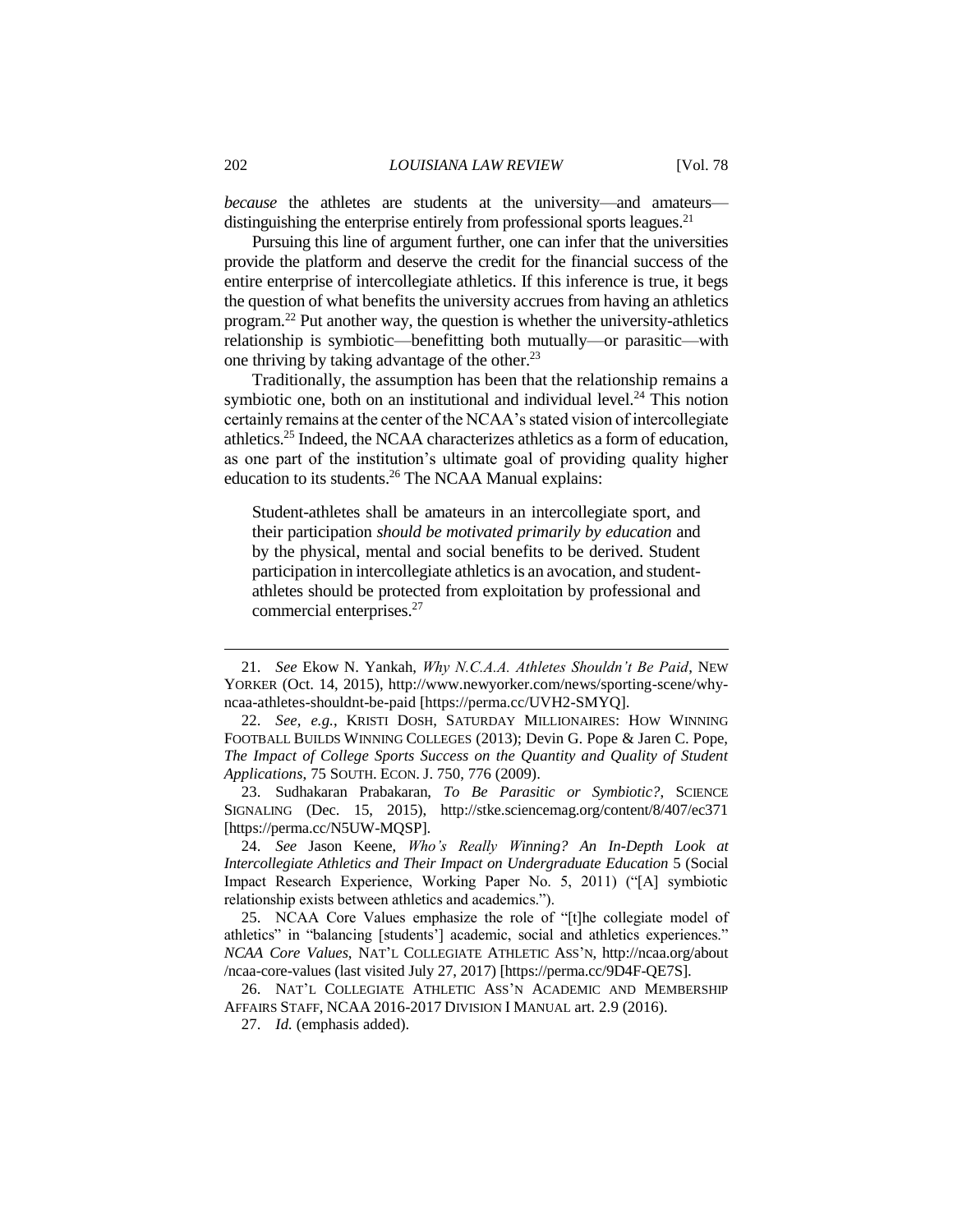Commercialized college athletics certainly add significant value to the university in terms of advertising, promotion, and goodwill.<sup>28</sup> One metaphor for this relationship describes the athletics department as the "front porch" of the institution—the method by which the university attracts visitors, students, and the community at large while also providing a point for alumni and donors to connect with the institution.<sup>29</sup> Indeed, athletics success often translates to improvements in the quantity and quality of the student body.<sup>30</sup>

Even so, the pendulum has shifted toward a commercialized version of athletics that increasingly depends upon the university for its economic support.<sup>31</sup> As Laura Pappano explained, "Since [the 1960s], athletic departments have kicked the roof off their budgets, looking more like independent franchises than university departments. It is that point—'this

<sup>28.</sup> Robert J. Sternberg, *College Athletics: Necessary, Not Just Nice to Have*, NAT'L ASS'N OF COLL. AND UNIV. BUS. OFFICERS, http://www.nacubo.org /Business\_Officer\_Magazine/Business\_Officer\_Plus/Bonus\_Material/College\_ Athletics\_Necessary\_Not\_Just\_Nice\_to\_Have.html (last visited July 9, 2017) (reporting that an administrator at a Division I school cites branding benefits as one reason "that college athletics provide great value on the field and off") [https://per ma.cc/E7B3-HRVS].

<sup>29.</sup> Jeré Longman, *As Costs of Sports Rise, Students Balk at Fees*, N.Y. TIMES, May 29, 2009, at A1 (quoting Utah State Athletics Director Scott Barnes, who said, "[college] athletics are the front porch of the university. It's not the most important room in the house, but it is the most visible."); *see also* Jason Belzer, *The Priorities of University Presidents: Where Do College Athletics Fit In?*, FORBES (Nov. 23, 2015), https://www.forbes.com/sites/jasonbelzer/2015/11/23 /the-priorities-of-university-presidents-where-do-college-athletics-fit-in/#623f322a 5ab3 [https://perma.cc/CS3T-24DU].

<sup>30.</sup> *See, e.g.*, DOSH, *supra* note 22. Duke and TCU provide examples of this phenomenon. *See* Joe Drape, *Alabama is Rolling in Cash with Tide Lifting All Boats*, N.Y. TIMES (Nov. 5, 2015), https://www.nytimes.com/2015/11/07/sports/ncaa football/alabama-crimson-tide-football-marketing.html [https://perma.cc/Q9N8-D TUM]; s*ee also* Robert Taylor Baker, *Does College Football Success Impact Academic Rankings and the Overall Academic Quality of Incoming Students for Private Universities?* (May 2, 2014) (unpublished thesis, Texas Christian University), https://repository.tcu.edu/bitstream/handle/116099117/7348/Thesis \_FINAL\_Copy\_Taylor\_Baker\_May\_5.pdf?sequence=1 [https://perma.cc/CT7H-JZZB].

<sup>31.</sup> Will Hobson & Steven Rich, *Why Students Foot the Bill for College Sports, and How Some Are Fighting Back*, WASH. POST (Nov. 30, 2015), https://www.wash ingtonpost.com/sports/why-students-foot-the-bill-for-college-sports-and-how-someare-fighting-back/2015/11/30/7ca47476-8d3e-11e5-ae1f-af46b7df8483\_story.html [https://perma.cc/65QA-2AB2].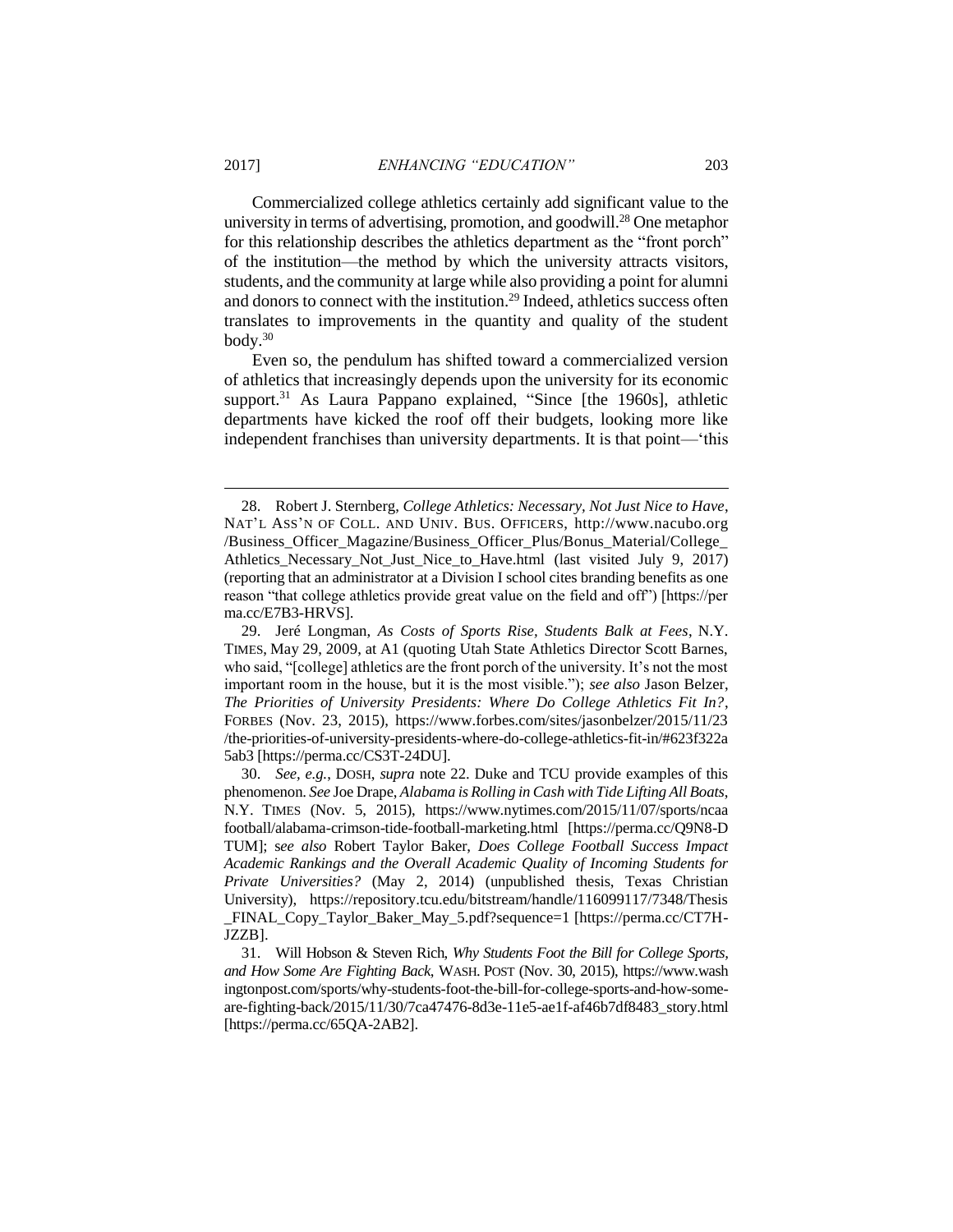commercial thing' in the middle of academia . . . that some believe has thrown the system out of kilter." 32

At many schools, 50% or more of the monies used in the athletics budget consists of tuition dollars.<sup>33</sup> In most cases, universities help to fund the athletics department despite a significant percentage of donors electing to give to athletics instead of academics.<sup>34</sup>

With coaches' salaries escalating at a rate far beyond those of administrators and faculty and improvements to athletics facilities often prioritized over improvements to academic buildings, one wonders whether the balance between education and athletics has shifted too far in favor of athletics.<sup>35</sup> The NCAA's purported emphasis on amateurism and education underscores this point, as the commercialization of sports appears to compromise these aims. 36

The current status quo of intercollegiate athletics, however, contains a number of impediments to change. Antitrust law prohibits any systemic restrictions on coaches' salaries or facility improvements.<sup>37</sup> The pressure to win games and participate in postseason contests likewise drives up the costs of recruiting, the need for facility improvements, and the willingness to absorb multi-million dollar buyouts for coaches who win—but not enough.<sup>38</sup> Despite increasing saturation of college sports, economic

35. *See, e.g.*, Zimbalist, *supra* note 13 (showing the large increase in coach remuneration); Patrick Rishe, *College Football Coaching Salaries Grows Astronomically Due to Escalating Media Rights Deals*, FORBES (Nov. 20, 2012, 6:40 AM), http://www.forbes.com/sites/prishe/2012/11/20/college-football-coachingsalaries-grow-astronomically-due-to-escalating-media-rights-deals/#2e5adc735e56 (questioning the wisdom of the growth of salaries) [https://perma.cc/LN9B-PXPG].

36. *See* NCAA 2016-2017 DIVISION I MANUAL, *supra* note 26.

37. Law v. Nat'l Collegiate Athletic Ass'n, 134 F.3d 1010, 1024 (10th Cir. 1998) (holding that NCAA restrictions on restricted earnings basketball coaches violated the Sherman Act).

38. *See, e.g.*, Nick Martin, *College Football Coaches are Getting Insane Buyout Clauses*, DEADSPIN (Oct. 26, 2016, 3:05 PM), http://deadspin.com/college football-coaches-are-getting-insane-buyout-clau-1788246837 [https://perma.cc /N25N-XC6Y]; Brent Schrotenboer, Steve Berkowitz & Christopher Schnaars, *Hiring a College Football Coach is Expensive. Firing One is, Too.*, USA TODAY

<sup>32.</sup> Laura Pappano, *How Big-Time Sports Ate College Life*, N.Y.TIMES, Jan. 22, 2012, at ED22.

<sup>33.</sup> *See* Shifflett & Hallman, *supra* note 6.

<sup>34.</sup> *See* Allie Grasgreen, *Winning Boosts (Athletic) Giving*, INSIDE HIGHER EDUC. (Apr. 27, 2012) http://www.insidehighered.com/news/2012/04/27/athleticgiving-crowds-out-academic-donations-research-finds (reporting data on the relationship between athletics donations, academic donations, and success of university athletics) [https://perma.cc/M6D7-UXRZ].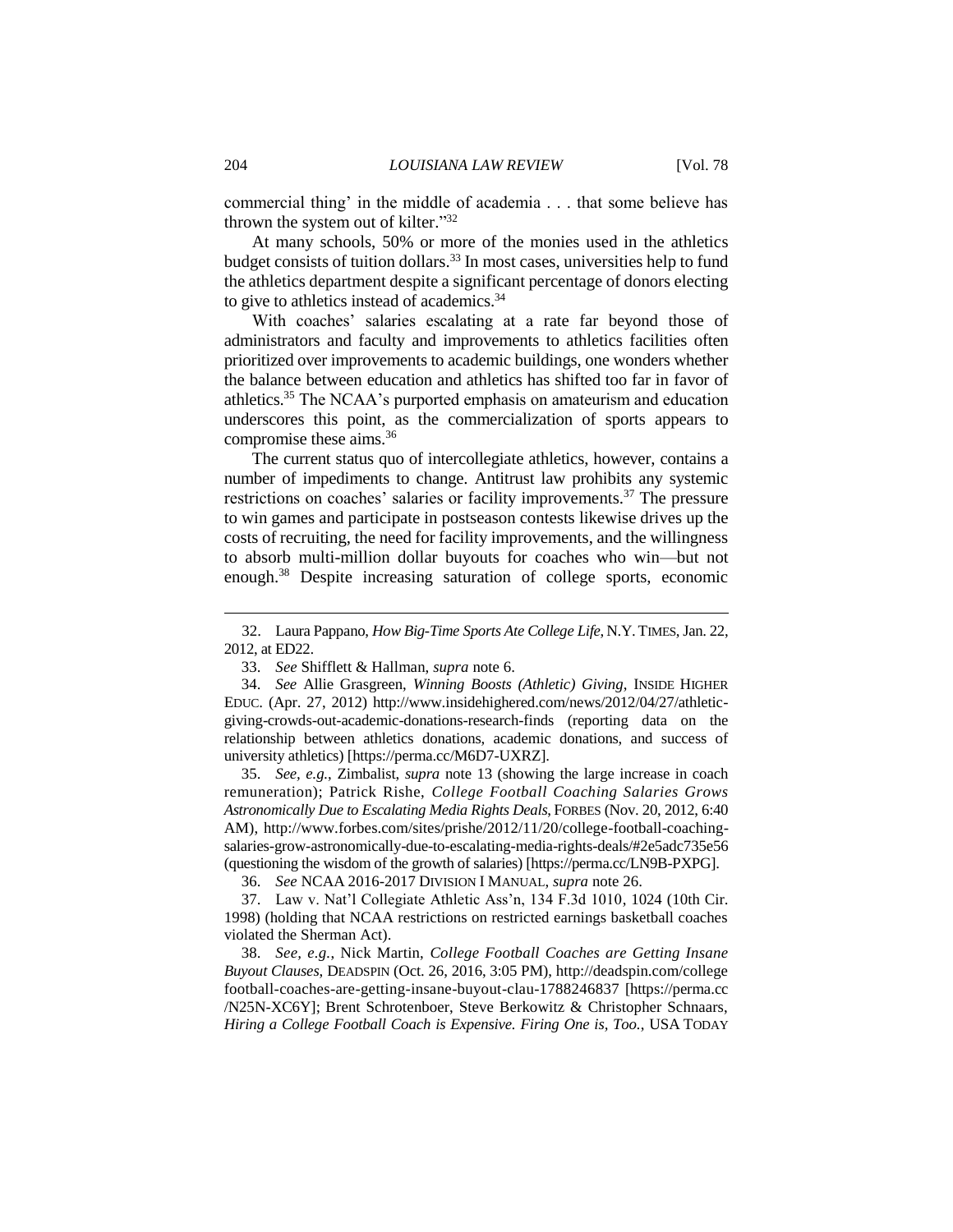growth continues as cable and satellite television depend increasingly on live events for its survival in a world of Netflix, Amazon, Apple TV, and other providers of streaming content.<sup>39</sup>

This Article argues for a rebalancing of the relationship between athletics and the university. Specifically, it challenges college presidents to exploit the student-athlete concept to improve the *academic* side of the university for all students. The university should be utilizing athletics to improve the institution, not sacrificing its core mission to serve the athletics department. This rebalancing would be consistent with the core ideals that both the presidents and the NCAA have been verbalizing for decades.

In Part I, the Article describes the shift from a symbiotic relationship to a more parasitic relationship in recent years, with athletics exerting dominance over the university at many institutions. Part II argues for a rebalancing—outlining a relational shift consistent with the values of the NCAA. Finally, Part III addresses the practical obstacles to such a shift and provides a road map for universities to enhance the "education" model that the NCAA champions.

#### I. ATHLETICS DOMINANCE OF UNIVERSITIES

Historically, athletics were an extra-curricular activity undertaken as an avocation while students pursued a university degree.<sup>40</sup> Over time, public interest in intercollegiate sports competitions have grown,

<sup>(</sup>Oct. 27, 2016, 9:28 AM), https://www.usatoday.com/story/sports/ncaaf/2016/10 /26/college-football-coach-salary-database-buyouts-kirk-ferentz-iowa-charliestrong-texas/92417648/ [https://perma.cc/U3FU-VHRF]; Stephanie Riegel, *Buyout of Les Miles' Contract to Cost \$9M-Plus Over Six Years*, GREATER BATON ROUGE BUS. REP. (Sept. 26, 2016), https://www.businessreport.com/article /buyout-les-miles-contract-cost-9m-plus-six-years (reporting a recent example of this phenomenon concerning Les Miles, who had a \$12.9 million buyout and a 70% winning percentage) [https://perma.cc/U9Y8-WKR5].

<sup>39.</sup> Jeff Clement, *How Live Sports are Saving Cable TV (and Why Advertisers Should Care)*, DIRECT RESPONSE ADVERT. NEWS & BLOG (Nov. 30, 2015, 4:26 PM), https://www.marketingarchitects.com/blog/how-live-sports-are-saving-cablenetworks-and-why-advertisers-should-care [https://perma.cc/3YJX-KKX2]; Derek Thompson, *Sports Could Save the TV Business—or Destroy It*, ATLANTIC (July 17, 2013), https://www.theatlantic.com/business/archive/2013/07/sports-could-savethe-tv-business-or-destroy-it/277808/ [https://perma.cc/3LTM-E3MU].

<sup>40.</sup> D. Siegel, *The Union of Athletics With Educational Institutions*, CLARK SCIENCE CTR., http://www.science.smith.edu/exersci/ESS200/Ed/Athletic.htm (last visited Sept. 1, 2017) (stating that college athletics were "philosophically thought to be a peripheral and extracurricular activity") [https://perma.cc/64KQ-7S74].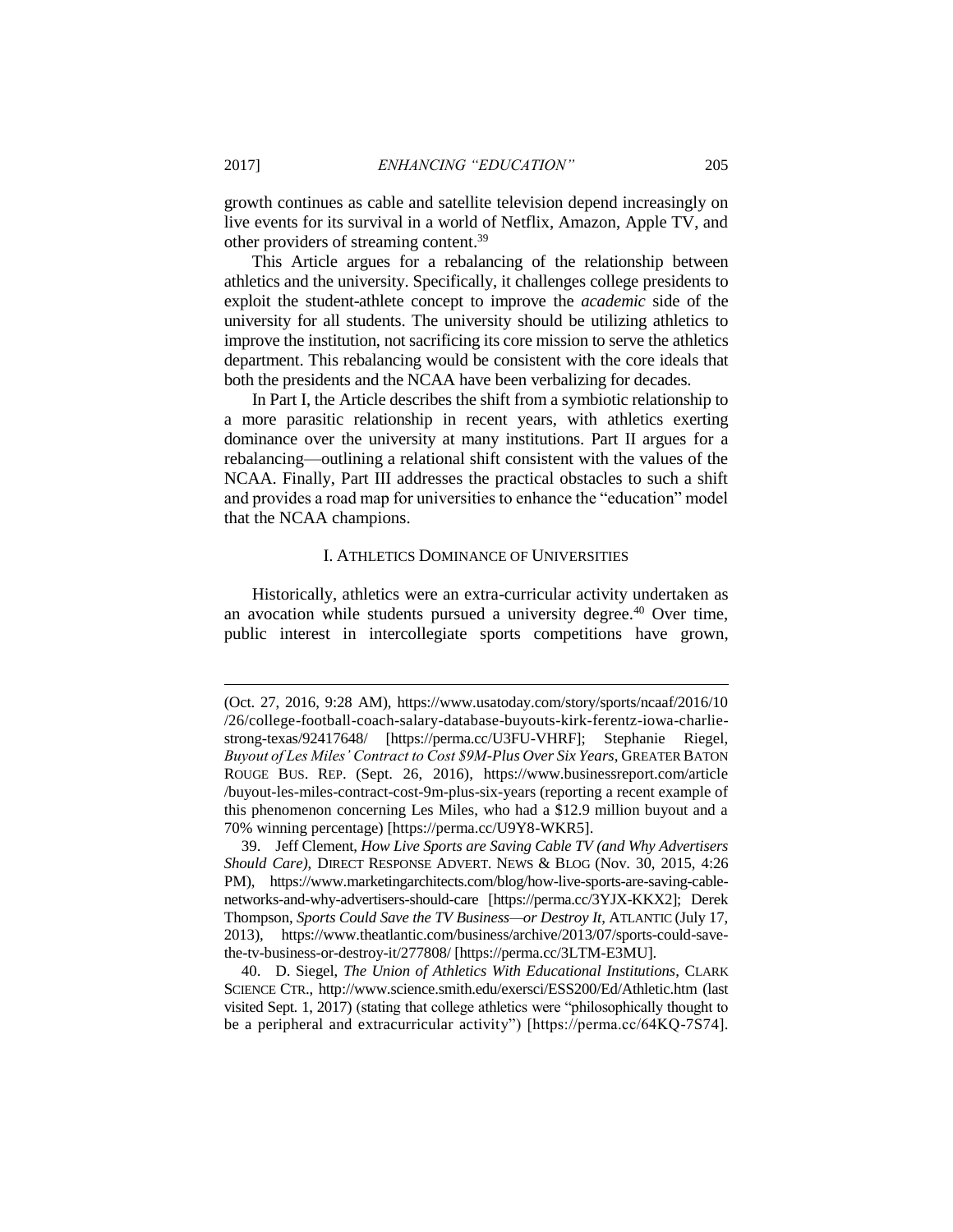particularly for football and men's basketball competitions.<sup>41</sup> In the past four decades, though, athletics grew exponentially.<sup>42</sup> Even as college sports have approached or, in some cases, exceeded the commercial nature of professional sports, the NCAA has held firm to its vision of amateurism.<sup>43</sup> To be fair, college athletes garner an increased amount of revenue, including broader meal benefits for athletes and cost of attendance, but these economic benefits apparently do not compromise the amateurism ideal that the NCAA espouses because they are "education-related."<sup>44</sup>

## *A. The Platform of "Education"*

The NCAA concept of student-athlete casts college sports simply as part of higher education.<sup>45</sup> The NCAA's purpose is not to pursue institutional financial remuneration but instead to provide an opportunity to "play the game" as part of a student-athlete's education.<sup>46</sup> Protecting the amateur character of the student-athlete thus shields the university from

<sup>41.</sup> *See generally* RONALD SMITH, SPORTS AND FREEDOM: THE RISE OF BIG-TIME COLLEGE ATHLETICS (1988); John Henderson, *College Game Has Never Been More Popular*, DENVER POST (Sept. 3, 2007, 4:27 PM), http://www.denverpost.com /2007/09/03/college-game-has-never-been-more-popular/ [https://perma.cc/ 7D9M-HQ2G].

<sup>42.</sup> *See* Pappano, *supra* note 32.

<sup>43.</sup> Ben Cohen, *Big-Time College Athletes Ask, 'Who's the Amateur?'*, WALL ST. J. (Oct. 29, 2011), http://www.wsj.com/articles/SB10001424052970203554 104577003912924175878 [https://perma.cc/79RE-MFVU].

<sup>44.</sup> *See* Nw. Univ. and Coll. Athletes Players Ass'n, 2014–2015 N.L.R.B. Dec. ¶ (CCH) 15781, at \*1 (Mar. 26, 2014), dismissed on other grounds, 362 N.L.R.B. No. 167 (2015); O'Bannon v. NCAA, 802 F.3d 1049 (9th Cir. 2015).

<sup>45.</sup> *See, e.g.*, Daniel E. Lazaroff, *The NCAA in its Second Century: Defender of Amateurism or Antitrust Recidivist?*, 86 OR. L. REV. 329 (2007); Matthew J. Mitten, *Applying Antitrust Law to NCAA Regulation of "Big Time" College Athletics: The Need to Shift from Nostalgic 19th and 20th Century Ideals of Amateurism to the Economic Realities of the 21st Century*, 11 MARQ. SPORTS L. REV. 1 (2000); Horace Mitchell, *Students Are Not Professional Athletes*, U.S. NEWS (Jan. 6, 2014, 8:00 AM), http://www.usnews.com/opinion/articles /2014/01/06/ncaa-athletes-should-not-be-paid [https://perma.cc/6H4M-CNGR].

<sup>46.</sup> The NCAA Manual states that "Student-athletes shall be amateurs in an intercollegiate sport, and their participation should be motivated primarily by education and by the physical, mental and social benefits to be derived. Student participation in intercollegiate athletics is an avocation, and student-athletes should be protected from exploitation by professional commercial enterprises." *See* NCAA 2016-2017 DIVISION I MANUAL, *supra* note 26, art. 9.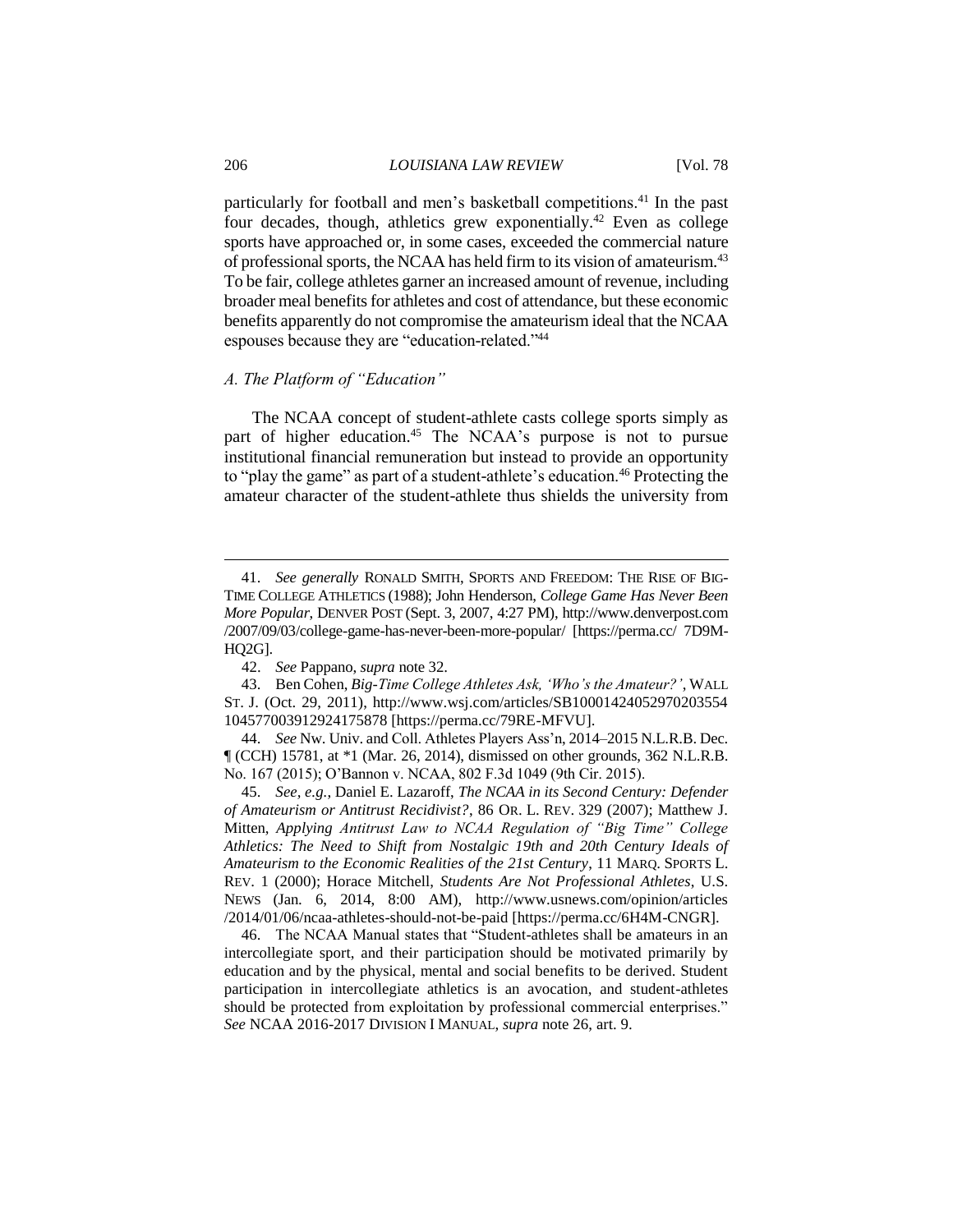diminishing its core mission: education.<sup>47</sup> The NCAA's rhetoric concerning "education" makes this clear.

From the perspective of the NCAA, this "education" provided by intercollegiate sports should not serve as a platform to prepare athletes for a professional sports career; rather, the "education" involved in the student-athlete experience trains the student-athlete to "go pro in something else."<sup>48</sup> As such, the entire justification for the concept of amateurism that the NCAA so aggressively protects rests in "education."<sup>49</sup> Allowing pay-for-play would compromise this pursuit of "education" because the purpose of participating in athletics would shift from educational development to economic gain through participation in intercollegiate athletics.<sup>50</sup>

Indeed, the NCAA and its member institutions view any introduction of remuneration as a step down a slippery slope toward commercialization of student-athlete participation.<sup>51</sup> To allow any compensation above what an individual needs to achieve educational success would be akin to adding poison to the current status quo—even a small amount would create disastrous outcomes.<sup>52</sup>

#### *B. Athletics as the Front Porch of the University*

Before exploring why the current model has lost its efficacy, at least as currently constituted, it is important to highlight the virtues of robust athletics

<sup>47.</sup> *See id.*

<sup>48.</sup> *NCAA Commercial: The Beginning*, NCAA TV Sport (2012), https://www .ispot.tv/ad/77fi/ncaa-the-beginning [https://perma.cc/6LF6-K8YJ].

<sup>49.</sup> *See* NCAA 2016-2017 DIVISION I MANUAL, *supra* note 26, art. 9.

<sup>50.</sup> *See generally* Stanton Wheeler, *Rethinking Amateurism and the NCAA*, 15 STAN. L. & POL'Y REV. 213 (2004); Virginia A. Fitt, *The NCAA's Lost Cause and the Legal Ease of Redefining Amateurism,* 59 DUKE L.J. 555 (2009).

<sup>51.</sup> *See* O'Bannon v. Nat'l Collegiate Athletic Ass'n, 802 F.3d 1049, 1078–79 (9th Cir. 2015) (describing this argument). Judge Bybee explained:

The difference between offering student-athletes education-related compensation and offering them cash sums untethered to educational expenses is not minor; it is a quantum leap. Once that line is crossed, we see no basis for returning to a rule of amateurism and no defined stopping point; we have little doubt that plaintiffs will continue to challenge the arbitrary limit imposed by the district court until they have captured the full value of their NIL. At that point the NCAA will have surrendered its amateurism principles entirely and transitioned from its "particular brand of football" to minor league status.

*Id.* at 1078.

<sup>52.</sup> *Id.*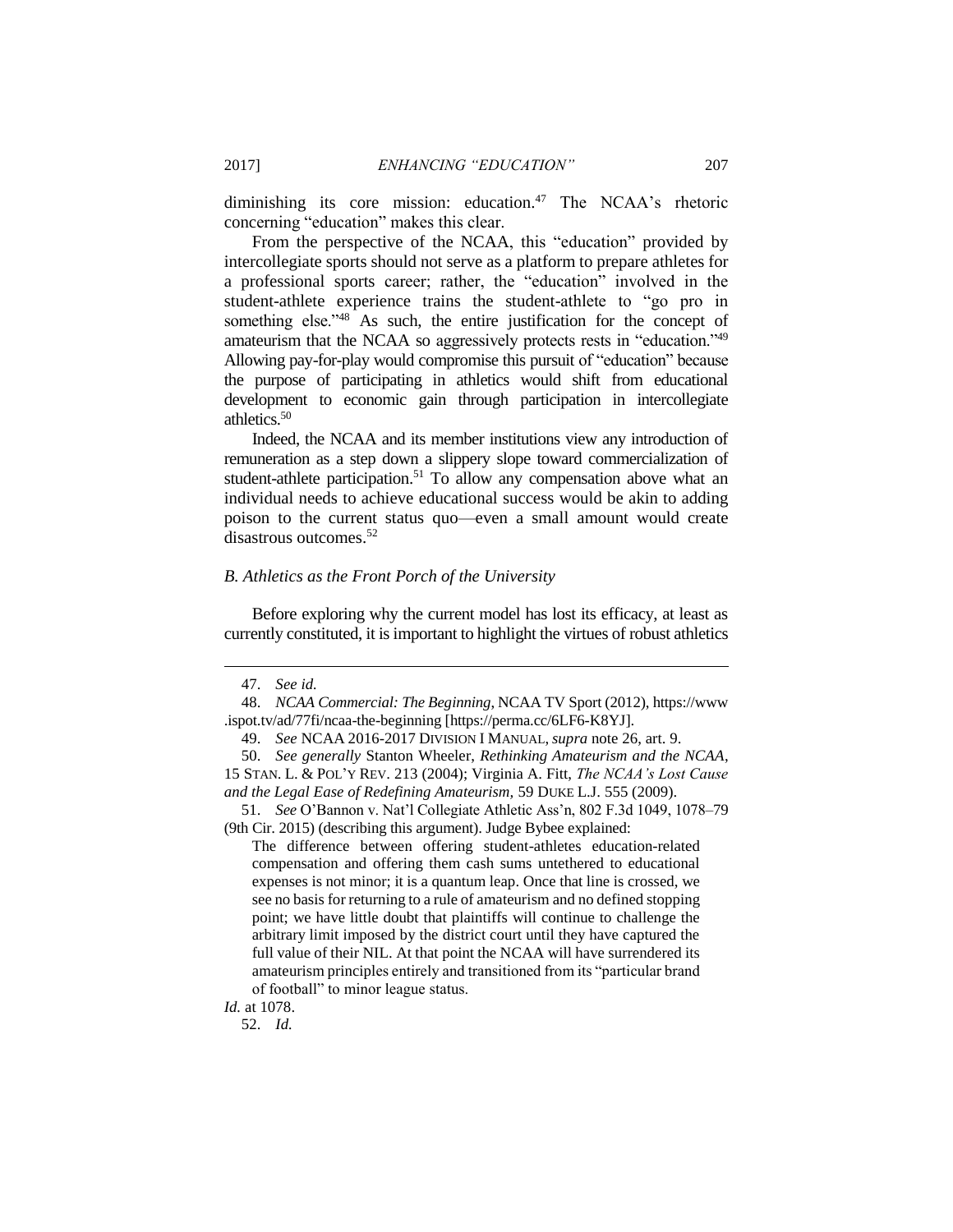programs on university campuses. As the "front porch" of the institution, a successful athletics program invites many outside stakeholders—alumni, corporate sponsors, fans—into the university to celebrate its successes and suffer through its defeats.<sup>53</sup> The idea of being part of a larger sports community, the "nation," gives individuals and institutions a connection to the university and a passion for the university that would be hard to manufacture in other ways, particularly on the scale it achieves. Indeed, it is difficult to imagine 100,000 people regularly coming on campus to celebrate or engage in an academic conference or other non-athletics event.

And athletics success attracts to campuses strong students who want to join the community surrounding the athletics program.<sup>54</sup> The widespread exposure of football and basketball also serves as an ongoing commercial for the participating institutions.<sup>55</sup> When the athletics teams of a university succeed, the university often enjoys direct benefits by attracting stronger students, increasing enrollment, and receiving increased donations to academic departments—not just the athletics department. <sup>56</sup> The benefits also often extend to the university town, spurring economic growth directly attributable to athletics.<sup>57</sup>

<sup>53.</sup> *See, e.g.*, Jason Belzer, *The Priorities of University Presidents: Where Do College Athletics Fit In?*, FORBES (Nov. 23, 2015), http://www.forbes.com/sites /jasonbelzer/2015/11/23/the-priorities-of-university-presidents-where-do-collegeathletics-fit-in/#71386e1d31b9 [https://perma.cc/3Z9Y-QA2Q].

<sup>54.</sup> Sean Silverthorne, *The Flutie Effect: How Athletic Success Boosts College Applications*, FORBES (Apr. 29, 2013), http://www.forbes.com/sites/hbsworking knowledge/2013/04/29/the-flutie-effect-how-athletic-success-boosts-college applications/#17edc3616ac9 (explaining that both high SAT and low SAT students seem influenced equally by athletics success, which may be a sign that marketing works) [https://perma.cc/ASD2-BAV9]; Eamonn Brennan, *Study: Hoops Success Helps Enrollment*, ESPN (Apr. 27, 2012), http://www.espn.com/blog /collegebasketballnation/post/\_/id/63340/study-hoops-success-begets-more-students (identifying a similar result) [https://perma.cc/SST8-8M6L]; Pope & Pope, *supra* note 22 (same).

<sup>55.</sup> *See* Silverthorne, *supra* note 54.

<sup>56.</sup> *See* DOSH, *supra* note 22 (explaining the benefits of athletics to the university).

<sup>57.</sup> *See, e.g.*, Drape, *supra* note 30; Scott Beyer, *Are Winning College Football Teams a Catalyst for Urban Growth?*, FORBES (Jan. 7, 2016), https://www .forbes.com/sites/scottbeyer/2016/01/07/are-winning-college-football-teams-a-cata lyst-for-urban-growth/#44efa63e7cf1 [https://perma.cc/5BYQ-H7X4]; Robert A. Baade, Robert Baumann & Victor A. Matheson, *Down, Set, Hike: The Economic Impact of College Football Games on Local Economies* (Int'l Assoc. of Sports Economics, Working Paper No. 07–01, 2007), [http://college.holycross.edu](http://college.holycross.edu/RePEc/spe/BaadeBaumannMatheson_CollegeFootball.pdf)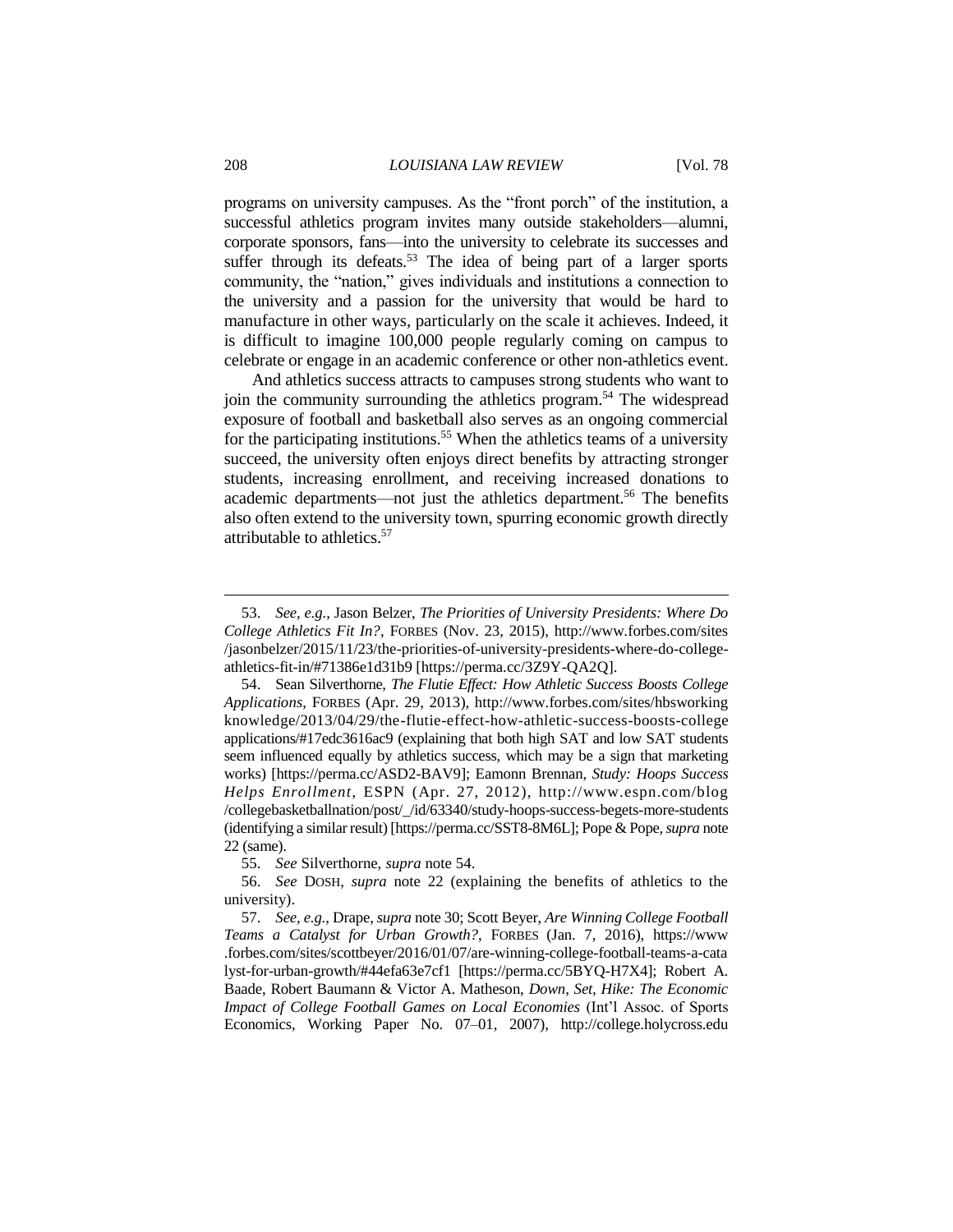These benefits are not hypothetical—they are tangible and real. Particularly for large, public state universities, the athletics programs provide a consistent boost to the strength of the university.<sup>58</sup> With state appropriations comprising a smaller and smaller percentage of university revenue, public universities increasingly rely on tuition income and alumni giving to fund their operations; athletics success aids both of these revenue streams.<sup>59</sup> The enrollment at large, public state universities has exploded over the past decade, and the culture of intercollegiate athletics and the university brand it creates attracts students on a national scope.<sup>60</sup> Likewise, capital campaigns continue to grow at many universities despite the effects of the Great Recession on donor capacity.<sup>61</sup>

#### *C. The Costs of the Explosion of Athletics*

Despite the proliferation of benefits for the university resulting from athletics, a series of costs—economic and social—have arisen from the commercialization of intercollegiate sports. Given the increase in revenue from intercollegiate athletics, one might expect that athletics would, in some way, help with the subsidization of academic programs at the university.

60. *See* DOSH, *supra* note 22; Pope & Pope, *supra* note 22; Silverthorne, *supra* note 54; Brennan, *supra* note 54.

61. *Major Campaigns Show Public Universities' Rising Ambitions*, THE CHRON. OF PHILANTHROPY (Nov. 13, 2015), https://www.philanthropy.com /article/Major-Campaigns-Show-Public/234196 [https://perma.cc/Z59Y-57PE]; Sacha Pfeiffer, *Capital Campaigns Grow in Frequency and Duration*, BOS. GLOBE (Feb. 13, 2015), https://www.bostonglobe.com/business/2015/02/12/the-perpetualcapital-campaign-once-rare-fund-raising-events-have-become-common-riskingdonor-fatigue/mMB443sxx7RSgCbYIwEBoM/story.html [https://perma.cc/956Z-B 2JB].

[<sup>/</sup>RePEc/spe/BaadeBaumannMatheson\\_CollegeFootball.pdf](http://college.holycross.edu/RePEc/spe/BaadeBaumannMatheson_CollegeFootball.pdf) [https://perma.cc/5TL F-AQLV].

<sup>58.</sup> *See* discussion *supra* Part.I.B.

<sup>59.</sup> Michael Mitchell, Michael Leachman & Kathleen Masterson, *Funding Down, Tuition Up: State Cuts to Higher Education Threaten Quality and Affordability at Public Colleges*, CTR. ON BUDGET AND POL'Y PRIORITIES, https://www.cbpp.org/sites/default/files/atoms/files/5-19-16sfp.pdf (last updated Aug. 15, 2016) [https://perma.cc/ZW9H-8HM4]; *Federal and State Funding of Higher Education: A Changing Landscape*, PEW CHARITABLE TRUSTS (June 11, 2015), http://www.pewtrusts.org/~/media/assets/2015/06/federal\_state\_funding \_higher\_education\_final.pdf [https://perma.cc/6GGS-CYX6]; Bill Chappell, *Student Tuition Now Outweighs State Funding at Public Colleges*, NPR(Jan. 5, 2015), http://www.npr.org/sections/thetwo-way/2015/01/05/375222288/student-tuitionnow-outweighs-state-funding-at-public-colleges [https://perma.cc/G56L-XLH9].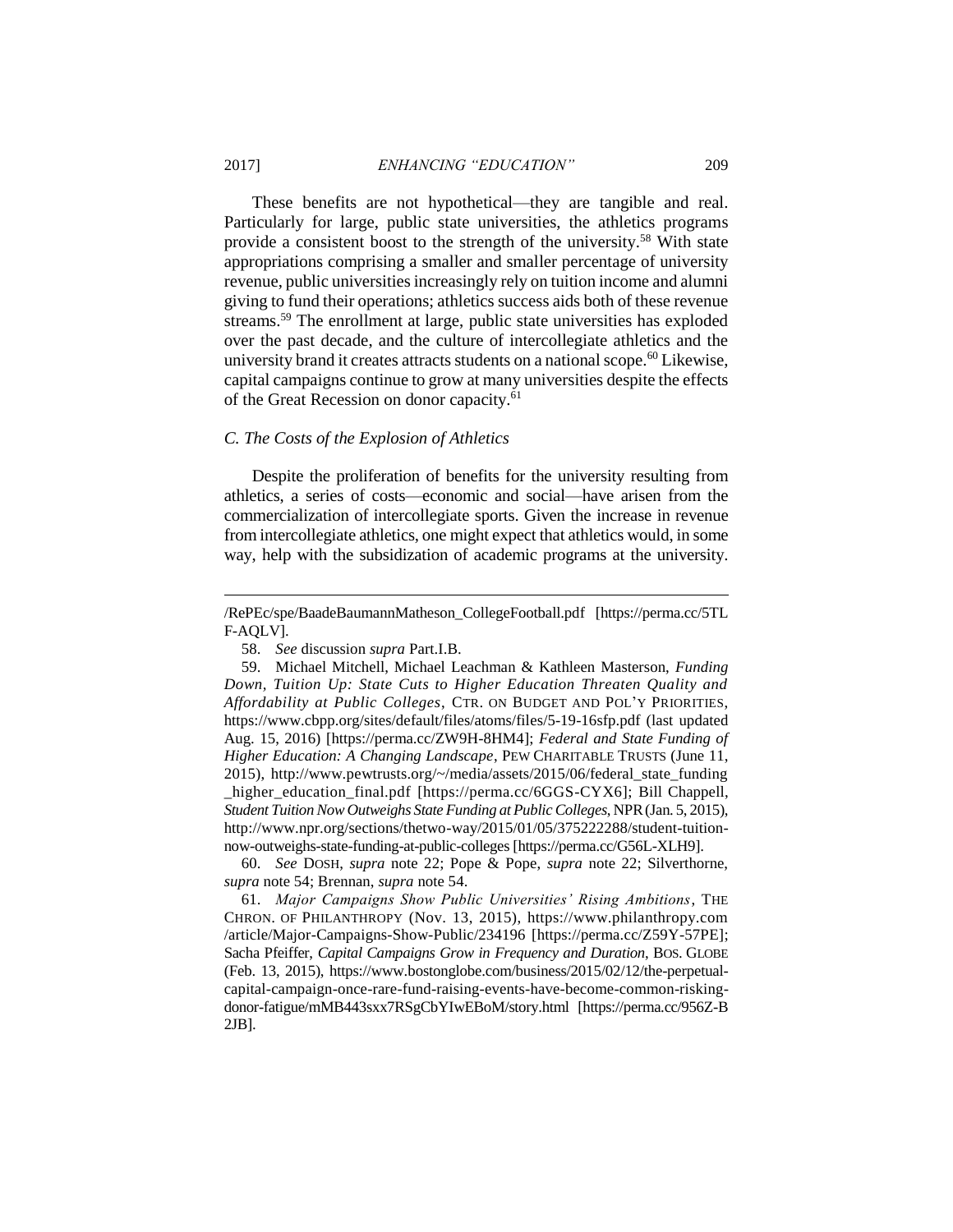Although athletics departments have subsidized academic programsin a few cases, more often universities help subsidize the athletics programs. 62

At many universities, for instance, student fees help subsidize the institution's football program. $63$  On one level, this practice may be defensible, particularly given the benefits that athletics can bring the university. In light of the NCAA's rhetoric about education being the central purpose of amateurism, though, it seems less justified, particularly when such contributions constitute 50% or more of the athletics budget. $64$ 

Pushing deeper, the increase in athletics spending—and consequential budgetary shortfall for many schools—relates directly to expenditures related to coaching and recruiting in revenue sports. In the past decade, coaches' salaries have exploded—even assistant coaches earn significantly more than any university employee other than senior administrators and head coaches.<sup>65</sup>

Further complicating this issue of coach costs are the buyouts associated with firing coaches. The fan bases at many Power Five conference schools demand annual success in football and/or basketball. If a coach fails to achieve the expected level of short-term success, institutions and athletics directors face stiff pressures to find a new coach that can win at the desired level.<sup>66</sup> As such, universities often terminate coaches prior to the completion of their contracts.<sup>67</sup> Accordingly, many coaches negotiate buy-outs, often requiring the university to pay the full amount of the remaining balance on their contracts upon termination, and sometimes more.<sup>68</sup> The university

66. Barrett Sallee, *What Makes a College Athletic Director Successful?*, BLEACHER REPORT (Apr. 16, 2013)[, http://bleacherreport.com/articles/1605115-what](http://bleacherreport.com/articles/1605115-what-makes-a-college-athletic-director-successful) [-makes-a-college-athletic-director-successful](http://bleacherreport.com/articles/1605115-what-makes-a-college-athletic-director-successful) [https://perma.cc/9VJ9-7AS7]; Jason Belzer, *The Dynamic Role of the Modern Day Athletics Director*, FORBES (Feb. 19, 2015), https://www.forbes.com/sites/jasonbelzer/2015/02/19/the-dynamic-role-ofthe-modern-day-college-athletics-director/#7ef4b4f96076 [https://perma.cc/B8TT-N S2N].

67. *See, e.g.*, Jeré Longman, *Firing a Coach, at a Price, With Little Evidence the Move Pays Off*, N.Y. TIMES (Nov. 28, 2012), http://www.nytimes.com/2012 /11/29/sports/ncaafootball/time-runs-out-but-not-the-money-in-college-footballcoaches-firings.html [https://perma.cc/H6GG-BEFM].

68. *Id.*; Daniel Kalish, *When a College Football Coach Gets Fired: The Sizable Cost of Saying Goodbye*, NCAAD1 FOOTBALL COACHING CONTRACTS (Dec.

<sup>62.</sup> Shifflett & Hallman, *supra* note 6.

<sup>63.</sup> *Id.*; Berkowitz, Upton & Brady, *supra* note 6.

<sup>64.</sup> Shifflett & Hallman, *supra* note 6.

<sup>65.</sup> *See, e.g.*, Steve Berkowitz & Jodi Upton, *College Football Assistants Seeing Salaries Surge*, USA TODAY (Dec. 18, 2012), https://www.usatoday.com /story/sports/ncaaf/2012/12/18/assistant-coaches-salaries-bowl-subdivision/1777719/ [https://perma.cc/2SUA-A3TX].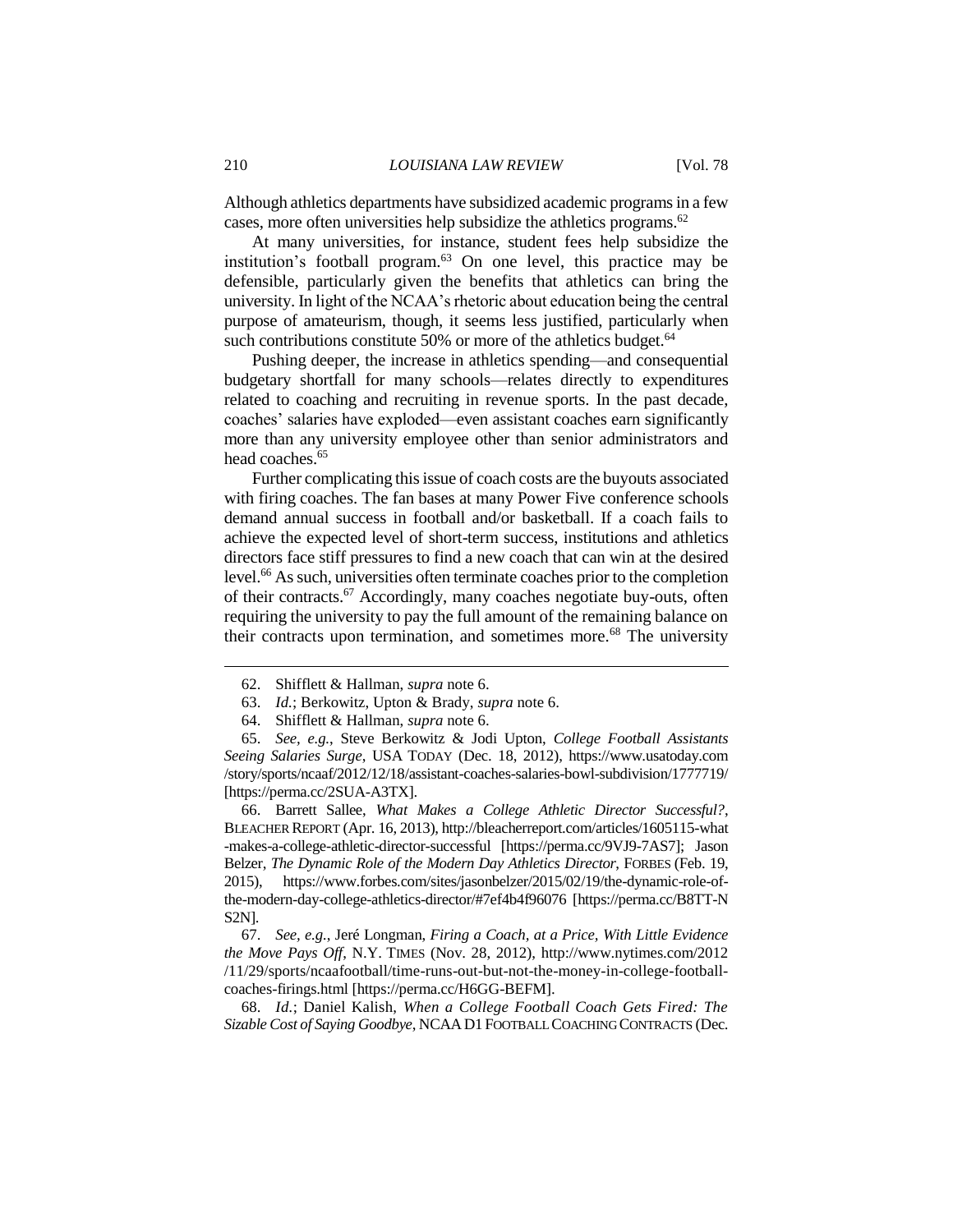thus must pay the terminated coach a multi-million dollar severance package while also finding funds necessary to pay the multi-million dollar annual salary of the replacement coach.<sup>69</sup>

To recruit the best athletes, though, an institution needs more than just the best coaches. Institutions need outstanding facilities. In the past decade, the quality of university athletics facilities has improved significantly.<sup>70</sup> To be fair, some of these improvements generate revenue to more than cover their expense—boxes in football stadiums being the obvious example. Even then, those additional revenues stay with the athletics department and typically do not end up in academic departments.

The result of these expenditures has been an arms race of sorts. Universities continue to spend and create a new, higher standard for athletics facilities. Most large football programs, for instance, sport magnificent indoor practice facilities, state-of-the-art training equipment, and nutrition management programs.<sup>71</sup> For athletics programs that benefit from having a conference television network, like those in the SEC or Big Ten, the funds exist to compete in this arms race. For smaller schools, though, the cost of keeping up has become increasingly difficult to the point that some universities have considered abandoning their football programs for economic reasons.<sup>72</sup> Having first-rate facilities is essential to

<sup>17, 2015),</sup> https://hkm.com/football/when-a-college-football-coach-gets-fired-thesizable-cost-of-saying-goodbye/ [https://perma.cc/5222-BXY5]. This phenomenon has extended to assistant coaches, who may take the fall for an unsuccessful season. Paul Myerberg, Christopher Schnaars & Steve Berkowitz, *Assistant Coaching: Tough Job, But Many Want to Do It*, USA TODAY (Dec. 11, 2013), https://www.usatoday .com/story/sports/ncaaf/2013/12/11/sports-special-report-college-football-itinerantassistant-coaches-pay/3987289/ [https://perma.cc /53Y3-WTAV].

<sup>69.</sup> Schrotenboer, Berkowitz & Schnaars, *supra* note 38; Steve Berkowitz, *What You Find in a College Football Coach's Contract Buyout*, USA TODAY (Oct. 26, 2016), https://www.usatoday.com/story/sports/ncaaf/2016/10/26/college-foot ball-coach-salary-database-contract-buyout-language/92712348/ [https://perma.cc /78YU-4KUZ].

<sup>70.</sup> At one point, Oregon's facility best exemplified this kind of upgrade, thanks to the investment of Phil Knight of Nike. *See* Peter Berkes, *Incredible Photos and Video of Oregon's New Football Facility*, SBNATION (July 31, 2013), https://www.sbnation.com/college-football/2013/7/31/4574556/oregon-footballbuilding-new [https://perma.cc/6MFR-E797].

<sup>71.</sup> *See, e.g.*, Rose Dellenger, *LSU to build \$12 million nutrition center for its athletes*, ADVOCATE (Dec. 13, 2014, 9:57 AM), http://www.theadvocate.com /baton\_rouge/sports/lsu/article\_fc64040f-3d40-5dc2-8ba0-86ff30d7677a.html [https://perma.cc/89CU-DYYZ].

<sup>72.</sup> The University of Alabama-Birmingham ("UAB") made the decision to shut down its football program as a result of the economic pressure it created, but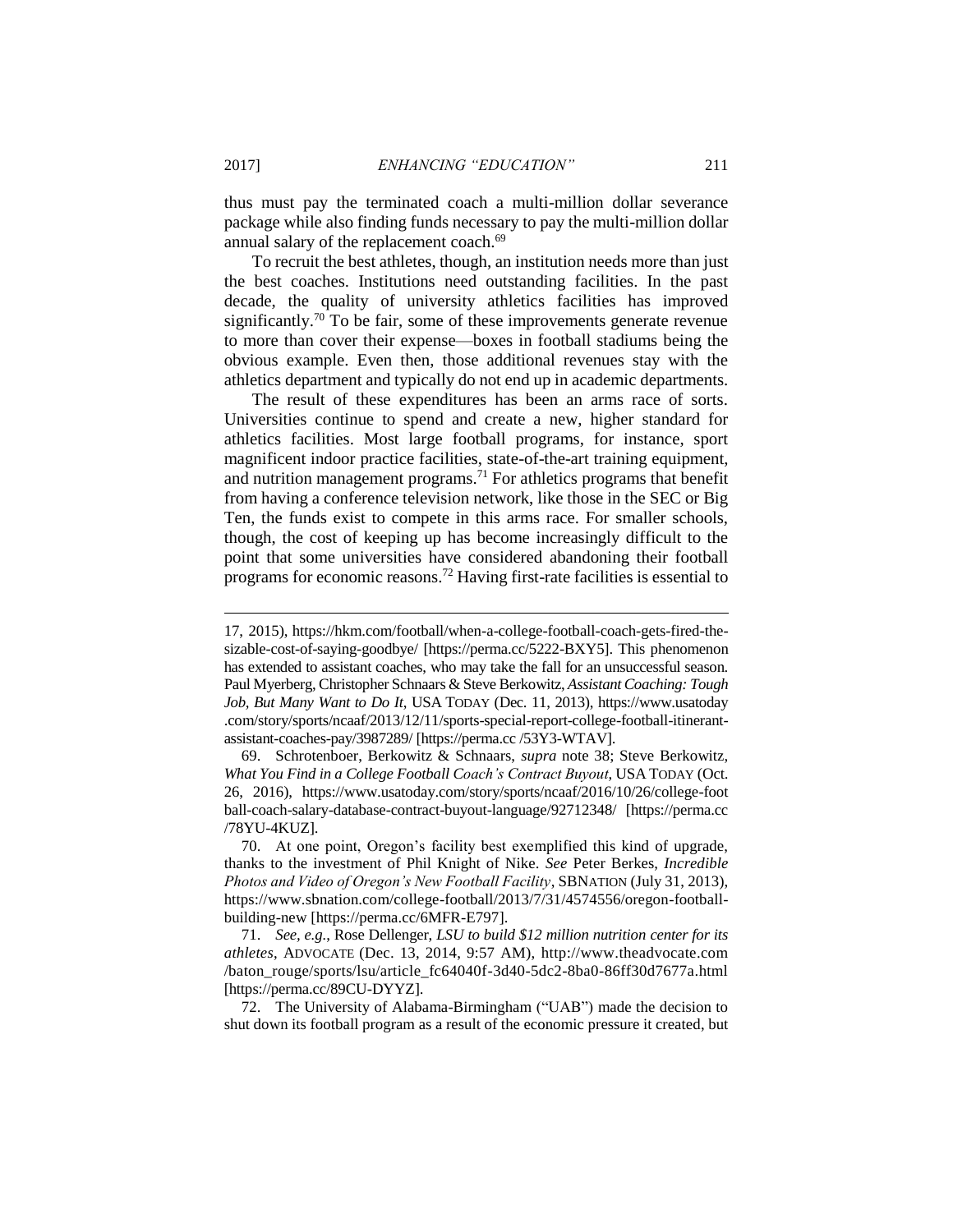recruiting top athletes, and in many cases, to being competitive on the field.

It is one thing to have wealthy donors contribute to make the athletics facilities outstanding and to fund the largesse of coaches' salaries. Increasingly, however, this burden falls on current students, particularly at institutions outside the Power Five Conferences.<sup>73</sup> With college tuition significantly increasing annually, it seems troubling that part of that increase serves solely to fund athletics facilities and/or coaches' salaries.<sup>74</sup> This concern is particularly true at universities where other facilities on campus need updating. Rather than provide adequate air conditioning in a campus building used for classes daily, for instance, a university might elect to provide additional amenities for the football locker room.<sup>75</sup>

At some schools, the picture is a metaphorical house with a beautiful façade and front porch—the athletics facilities—masking a dilapidated structure in need of repair—the rest of the university. If one continues to invest in the façade instead of the foundation, the building might, at some point, collapse upon itself.

If the NCAA and college presidents truly value education and if the student-athlete ideal has a legitimate academic component, these leaders must insist that the commercialization of college athletics does not compromise the identity of the university at large. For decades, the degree to which the education of intercollegiate athletes in revenue sports is dubious has remained a question that plagues athletics departments. Although many universities spend significant resources to make the

reversed its decision after strong opposition from its alumni to the initial decision. Alex Scarborough, *UAB Reinstates Football for 2016*, ESPN (June 2, 2015), http://www.espn.com/college-football/story/\_/id/12991674/uab-blazers-footballreturn [https://perma.cc/V6CG-NB6L].

<sup>73.</sup> *See* Erik Brady, *Most NCAA Division I athletic departments take subsidies*, USA TODAY, https://www.usatoday.com/story/sports/college/2013/05 /07/ncaa-finances-subsidies/2142443/ (last updated July 1, 2013, 12:48 PM) ("Just 23 of 228 athletics departments at NCAA Division I public schools generated enough money on their own to cover their expenses in 2012.") [https://perma.cc/S4LM-CA8Y].

<sup>74.</sup> *See, e.g.*, *Trends in Higher Education*, COLLEGEBOARD, https://trends .collegeboard.org/college-pricing/figures-tables/tuition-fees-room-and-board-overtime (last visited Oct. 22, 2017) (showing recent tuition increases) [https://perma.cc /C45D-YVQ5].

<sup>75.</sup> *See, e.g.*, Adam Sparks, *Exclusive: Vanderbilt in Talks for New Football Stadium*, TENNESSEAN (Sept. 16, 2016), http://www.tennessean.com/story/sports /college/vanderbilt/2016/09/16/exclusive-vanderbilt-talks-new-football-stadium /90126742/ (detailing costs of recent renovations of SEC football stadiums) [https://perma.cc/CHA2-YUBA].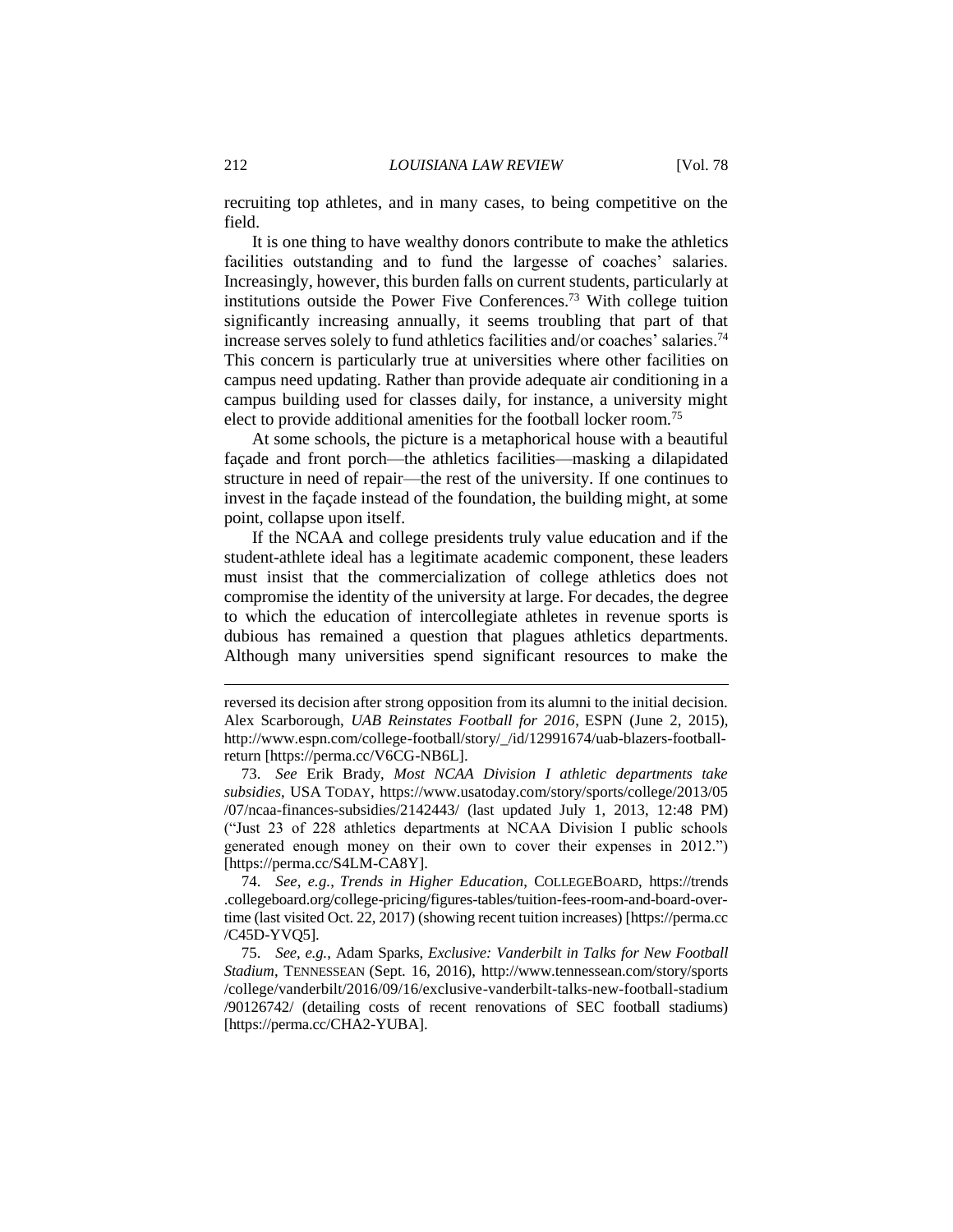education of athletes legitimate and robust, a number of examples show that this ideal remains a farce.<sup>76</sup>

The question becomes whether the university is compliant in the use of athletes for its own economic ends, denying them payment for services under the guise of "amateurism," or whether the university instead provides a valuable education that garners lifelong benefits in exchange for athletics participation.

The universities and the NCAA itself seem to give the game away, though, when the commercialization goes further than simply to ensure a robust academic experience for student-athletes and starts to undermine the academic goals of the university as a whole.<sup>77</sup> If non-athlete students must subsidize coaches' salaries and athletics facilities as part of their cost of education, the athletics program starts to become the central purpose of the institution's existence—instead of the education of students. Perhaps viewing the student subsidy of athletics as such a significant step towards shifting the balance of power is premature; it is the same kind of slippery slope argument, however, that the NCAA continues to advance concerning compensating athletes in revenue sports.

#### II. ENHANCING "EDUCATION"

Given the shifting status quo and the growth of intercollegiate athletics in the past decade, university presidents need to think critically and collectively about how to use athletics to help the university and prevent the university from being subsumed into athletics. Part of this approach requires university presidents to exert greater control over the NCAA, and part of it requires presidents to exert greater control over athletics departments. Specifically, this Article argues for the following four-part approach: (1) address the arms race; (2) reduce or, in many cases, eliminate university subsidy of education; (3) mandate an athletics subsidy of education; and (4) reform the NCAA.

#### *A. Addressing the Arms Race*

 $\overline{a}$ 

The driver for the financial issues in many athletics departments remains the arms race between universities to provide better facilities for

<sup>76.</sup> *See, e.g.*, Jake New, *An 'Epidemic' of Academic Fraud*, INSIDE HIGHER EDUC. (July 8, 2016), [https://www.insidehighered.com/news/2016/07/08/more](https://www.insidehighered.com/news/2016/07/08/more-dozen-athletic-programs-have-committed-academic-fraud-last-decade-more-likely)[dozen-athletic-programs-have-committed-academic-fraud-last-decade-more-likely](https://www.insidehighered.com/news/2016/07/08/more-dozen-athletic-programs-have-committed-academic-fraud-last-decade-more-likely) (listing a number of examples of academic fraud involving student-athletes) [https://perma.cc/96NU-DS7A].

<sup>77.</sup> Branch, *supra* note 18.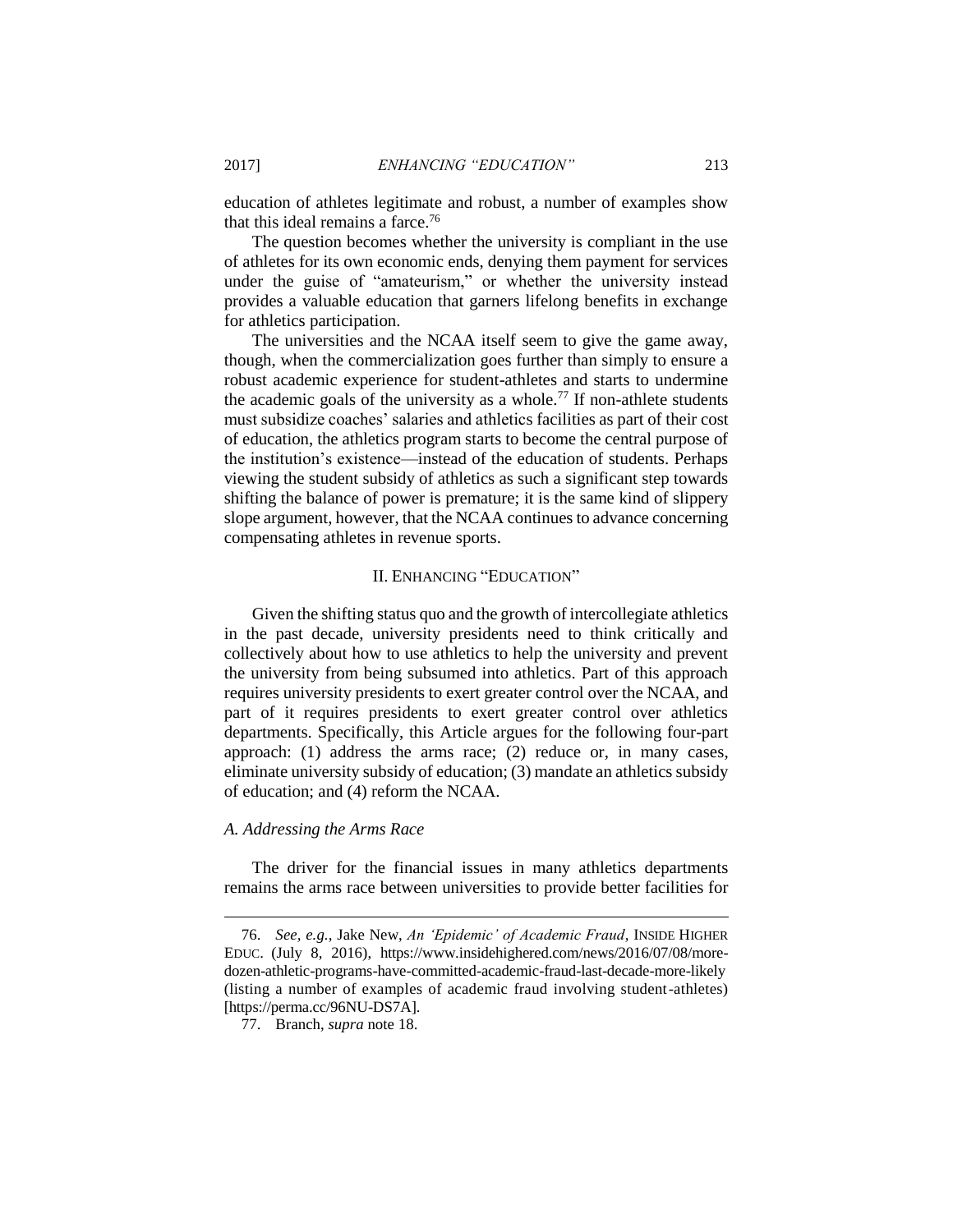their football and basketball teams and the lucrative contracts paid to the coaches of those teams. Presidents and their universities must find some way to halt, or at least slow down, this progression. Recently, the arms race between the Power Five conferences received an injection of capital from the adoption of the college football playoff and the development of conference television networks.<sup>78</sup>

With respect to coaches' salaries, restricting payouts collectively would be difficult because of antitrust law. Despite the desire of college presidents to do so, adoption of a coach "salary cap" or other limit upon coaches' salaries would violate the Sherman Act. Indeed, the United States Court of Appeals for the Tenth Circuit struck down such a measure in *Law v. NCAA*, finding that the NCAA's limit on salary for restricted earnings for basketball coaches violated antitrust law.<sup>79</sup>

One possible, albeit unlikely, way that administrators could restrict the salaries of college coaches unilaterally is by convincing the coaches to unionize. Given the value of the free market in driving up salaries, the incentive for coaches to unionize seems non-existent. Were a unionmanagement relationship in place, however, such a salary cap could be part of a collective bargaining agreement, making it exempt from antitrust scrutiny.<sup>80</sup>

The perception that college coaches add significant value to the outcome and success of teams continues to drive the market. In addition, the perception among fans that each win is significant—that is, treating an 8-4 record as vastly preferable to a 7-5 record—also creates the appearance that the right coach is worth the university paying millions of dollars in coaches' salaries.

Likewise, any limits on the universities' ability to upgrade their facilities seem difficult to impose and impossible to enforce. Antitrust law, again, likely would limit the ability of the NCAA or the conferences to place significant restrictions on the commercial activity of universities, particularly public ones.

<sup>78.</sup> Jason Alsher, *5 College Conferences that Bring in Over \$250 Million*, CHEATSHEET (Feb. 15, 2017), https://www.cheatsheet.com/sports/the-5-mostvaluable-conferences-in-college-sports.html/?a=viewall [https://perma.cc/9ZJ6- QRFV].

<sup>79.</sup> Law v. Nat'l Collegiate Athletic Ass'n, 134 F.3d 1010, 1024 (10th Cir. 1998).

<sup>80.</sup> The courts have settled conflicts between labor law, which encourages collective action, and antitrust law, which prohibits collective action that impedes competition, by developing a non-statutory labor exemption to antitrust law that applies in certain situations. *See, e.g.*, Mackey v. Nat'l Football League, 543 F.2d 606 (8th Cir. 1976). Specifically, collectively bargained agreements concerning mandatory subjects of collective bargaining (such as wages, hours, and working conditions) are exempt from antitrust scrutiny. 29 U.S.C. §§ 151–169 (2017).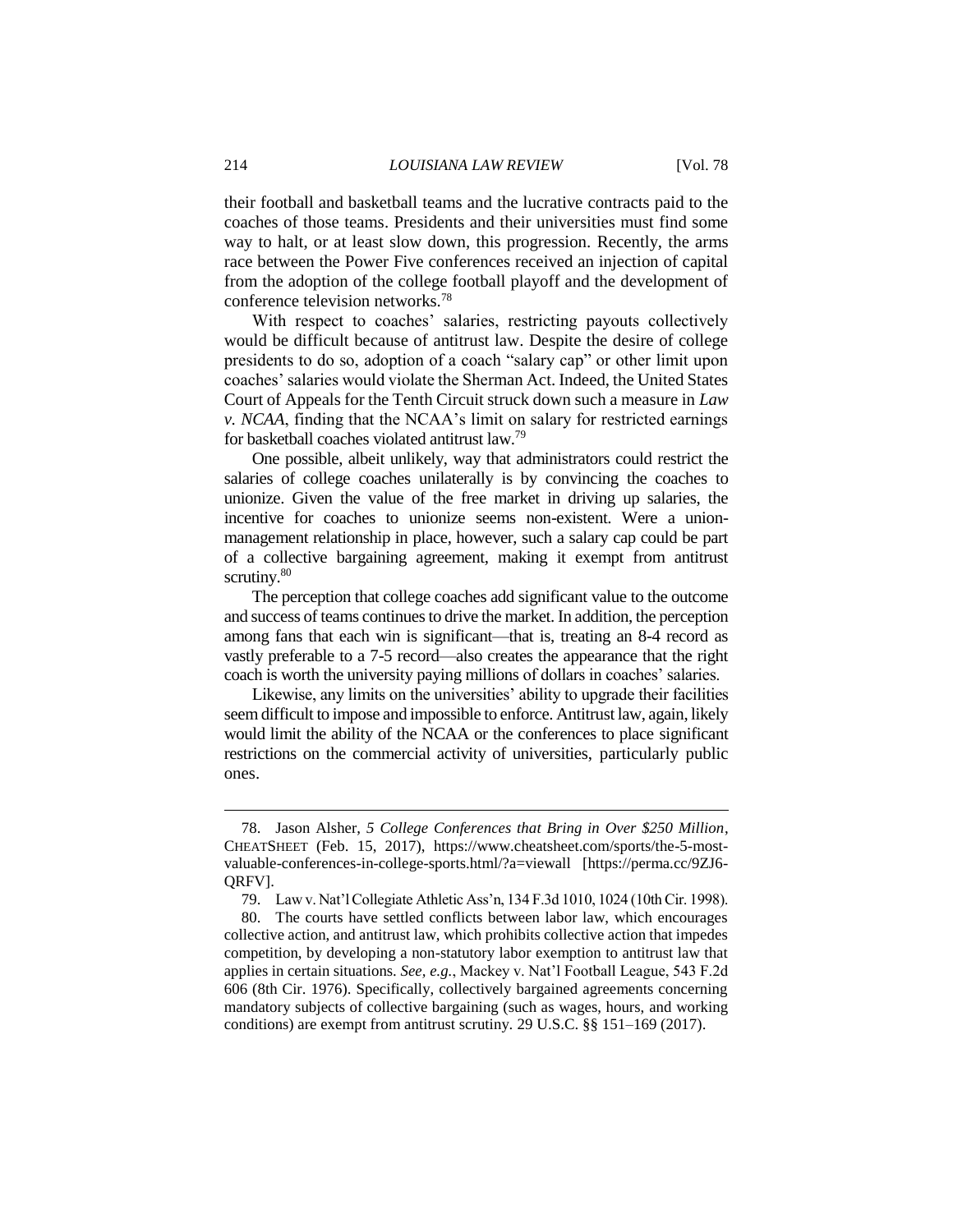The way, then, to slow the arms race between universities is to reduce the amount of capital available to pay coaches and upgrade facilities. The NCAA and/or the conferences could play a vital role in this context. The volume of revenue that flows out of television telecasts and postseason competitions remains significant. In fact, the NCAA's organizational income comes largely from the NCAA basketball tournament held each March, which reportedly generates over \$1 billion.<sup>81</sup>

The NCAA determines how payouts of this revenue occur to the conferences. By diverting some of that revenue to academic departments and/or placing conditions on receipt of that revenue, the NCAA could help shift the culture away from financial profit for athletics departments and toward subsidization of the university at large. The NCAA already regulates postseason eligibility based on academic performance with its Academic Progress Rate ("APR") system.<sup>82</sup> Taking the additional step of diverting funds to academic units, or requiring presidents to do so, could help curb the arms race and reduce the growth of athletics building projects in lieu of academic expenditures.<sup>83</sup>

Similarly, conferences could elect to divert profits from revenue sports into universities as a whole. To demonstrate their seriousness about the academic pursuits of their universities, college presidents could allocate funds through the entity of the conference toward academic endeavors. The Southeastern Conference ("SEC") has taken baby steps in this direction through its SEC-U program, as has the Big Ten through its annual academic consortium. $84$  On the whole, though, these programs seem more like lip service paid to the value of education rather than significant economic contributions to improve academic facilities, faculty salaries, and research programs.

<sup>81.</sup> In 2011–2012, for instance, 81% of the NCAA's revenue came from the basketball tournament. *Revenue*, NAT'L COLLEGIATE ATHLETICS ASS'N, http://www .ncaa.org/about/resources/finances/revenue (last visited Aug. 20, 2017) [https://perma .cc/49VG-8RJ4].

<sup>82.</sup> The APR calculates a rolling number based largely on athlete graduation rate, with schools falling below the required level losing opportunities to participate in postseason contests. *Academic Progress Rate Explained*, NAT'L COLLEGIATE ATHLETICS ASS'N, http://www.ncaa.org/aboutresources/research /academic-progress-rate-explained [https://perma.cc/4KL8-Y7ZM].

<sup>83.</sup> For a detailed proposal on how this additional step might work, see William W. Berry III, *Playoff Profits for Academic Programs*, 5 MISS. SPORTS L. REV. 1 (2016).

<sup>84.</sup> *See, e.g.*, SEC-U, https://www.thesecu.com/ (last visited Oct. 2, 2017) [https://perma.cc/6GZG-66YU]; BIG 10ACADEMIC ALLIANCE, https://www.btaa.org /home (last visited Oct. 2, 2017) [https://perma.cc/Q5ZR-VHF5].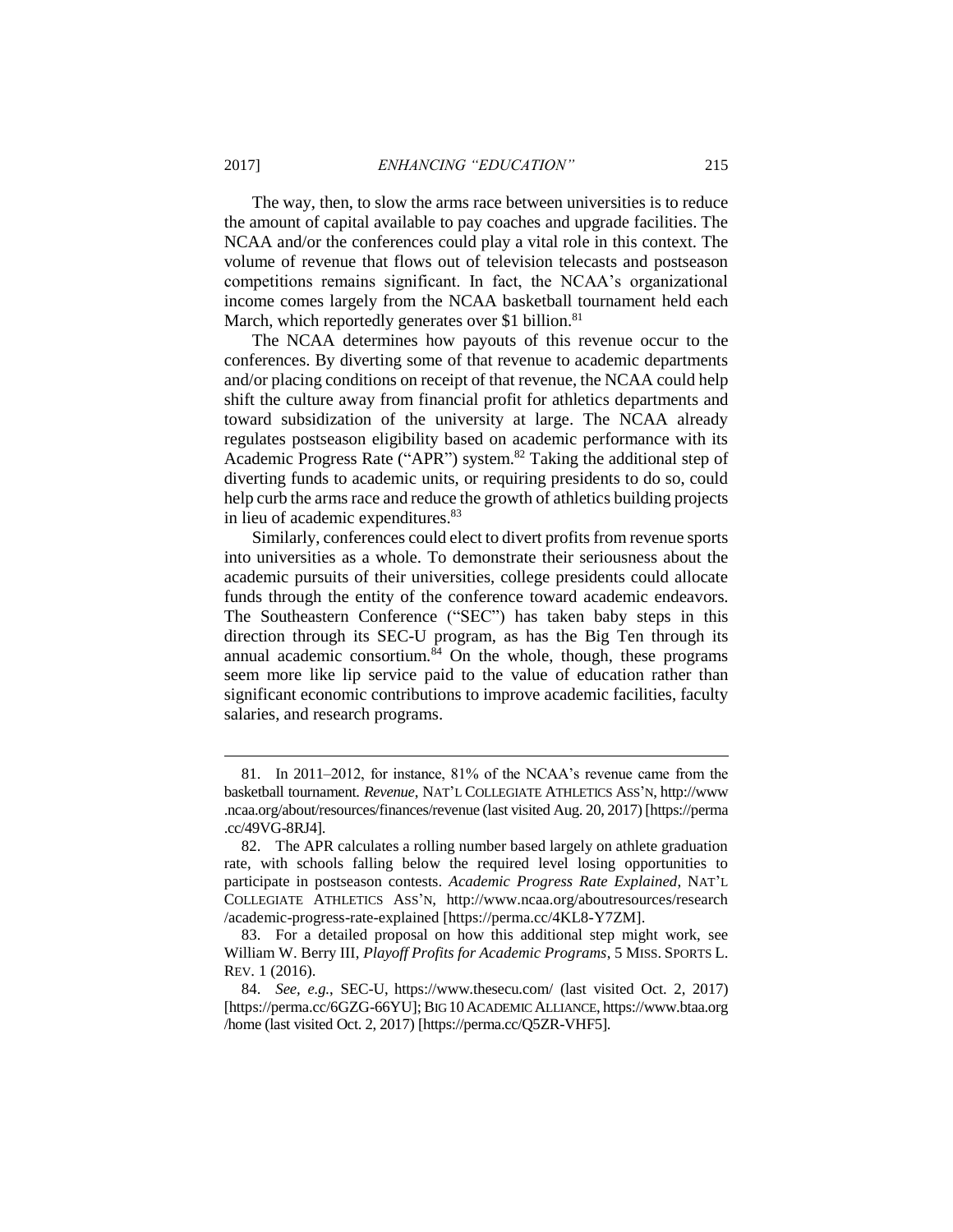#### *B. Eliminating University Subsidy of Athletics*

At minimum, colleges and universities should reduce and, where possible, eliminate subsidy of athletics by current students. Student tuition and fees should not support athletics; the funds primarily should support the academic programs of the institution.

The reality of the arms race, however, means that university leaders often feel as if they have no alternative. Football, in particular, requires significant expenditures not only for coaches' salaries and facilities but also for recruiting expenditures. $85$  For non-Power Five conference schools, this expectation becomes increasingly difficult to meet, especially when the college or university location is in an area that is less likely to produce star athletes.

One option, in theory, is to abandon the football program altogether. The recent experience at the University of Alabama-Birmingham ("UAB"), however, counsels against such a move unless as a last resort.<sup>86</sup> UAB announced that funding issues were causing the university to abandon its football program.<sup>87</sup> The alumni responded by pressuring the university into reversing its decision with the promise of significant fundraising.<sup>88</sup>

In many cases, one cannot overstate the passion that university alumni hold for the football program. A quick comparison between university fundraising generally and athletics fundraising in particular bears this out.<sup>89</sup> Although it may be important to the university to keep such programs alive, placing the economic burden on the students undermines the concept of amateurism and the purported educational focus of the student-athlete model.

When universities allow student tuition and/or fees to subsidize the football program, the institutions prioritize athletics over academics both symbolically and practically. The purpose of the universities is not to

<sup>85.</sup> *See* discussion *supra* Part I.C.

<sup>86.</sup> Dan Wolken, *Football never really died at UAB, even after it was killed, and now Blazers are back*, USA TODAY (June 28, 2017), https://www.usatoday .com/story/sports/ncaaf/cusa/2017/06/28/football-returns-uab-blazers/437009001/ [https://perma.cc/3ZVM-UKNW].

<sup>87.</sup> *Id.*

<sup>88.</sup> *Id.*

<sup>89.</sup> *See, e.g.*, Brad Wolverton & Sandhya Kambhampati, *Colleges Raised 1.2 Billion for in Donations for Sports in 2015*, THE CHRON. OF HIGHER EDUC. (Jan. 27, 2016),<http://www.chronicle.com/article/Colleges-Raised-12-Billion/235058> (showing that alumni contribute significantly to athletics, not just the university itself) [https://perma.cc/73WR-Z3FP].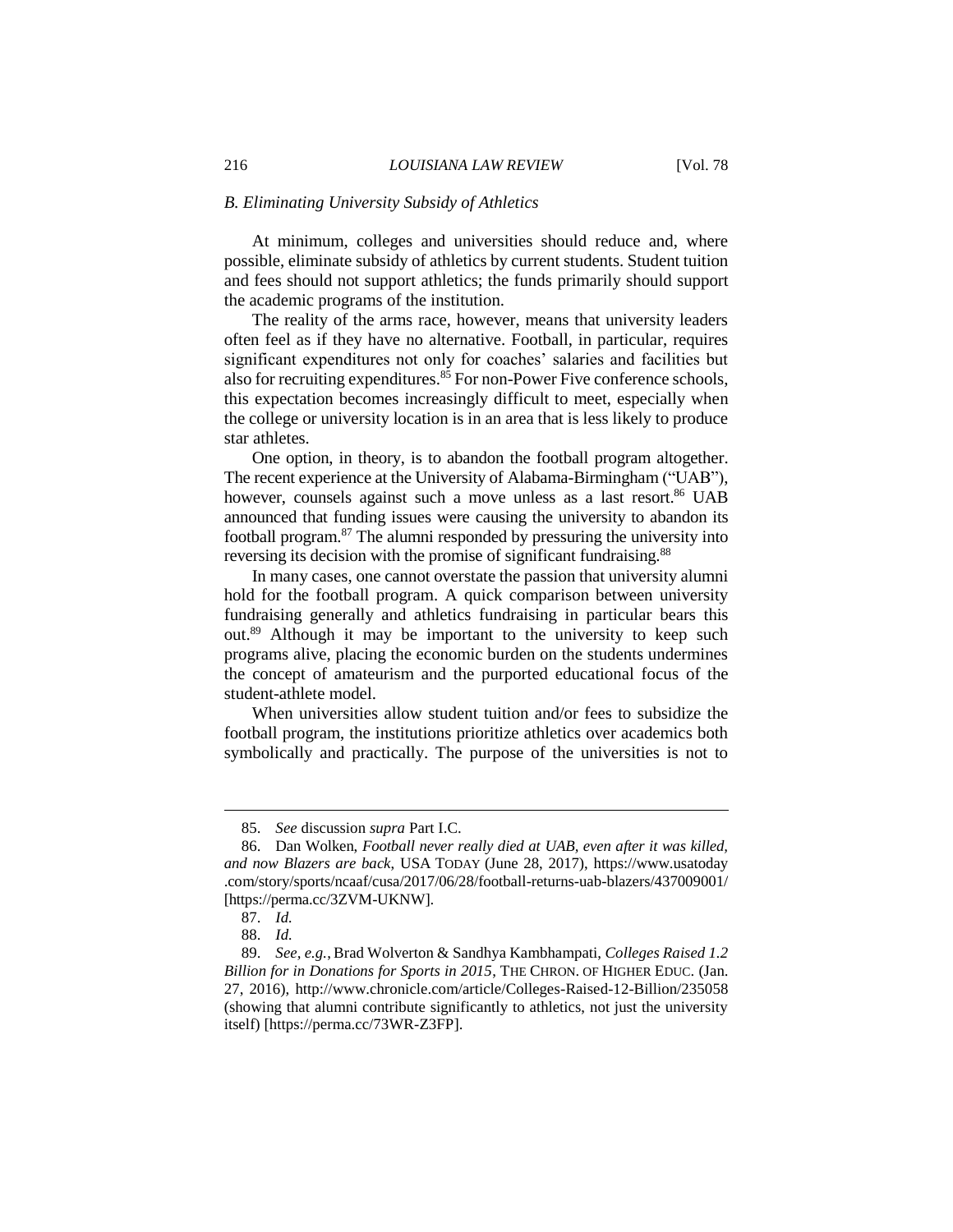support athletics; rather, the athletics program exists to benefit the university.

#### *C. Mandating Athletics Subsidy of Education*

University chancellors and presidents should not stop at banning the use of student tuition and fees to subsidize athletics. Instead, they should mandate that athletics help, at least in a small way, to subsidize education of the student-athletes at a minimum, and benefit the academic programs at the university as well. This is particularly true at Power Five schools that currently reap tens of millions of dollars annually from college sports. These subsidies should require the expenditure of monies beyond what athletics pays to cover the tuition of athletes.

Some universities have done this in the past; the University of Georgia, the University of Florida, and Louisiana State University are examples of institutions where such subsidies have taken place.<sup>90</sup> Conferences also increasingly sponsor programs that support research or other educational ventures.<sup>91</sup>

Nonetheless, athletics revenue can play an increasingly valuable role in the university, particularly if universities start to curb the arms race for coaches' salaries and athletics facilities. State universities, for instance, face increasing economic challenges as states continue to reduce higher education subsidies.<sup>92</sup> Athletics revenue from lucrative television contracts could provide a partial hedge against state budget cuts in higher education.

As explored below, challenges exist to such an approach—the incentive remains for athletics programs to win at all costs. Collective action between universities likewise is not an option given antitrust restrictions. Institutional

<sup>90.</sup> *See, e.g.*, Leighton Rowell, *Football Revenue Bolsters Academics*, RED & BLACK (Apr. 14, 2016), http://www.redandblack.com/uganews/football-revenuebolsters-athletics-academics/article\_706019cc-01dd-11e6-8b16-0ba043051140. html [https://perma.cc/B5YX-Z938]; Scott Rabalais, *LSU Athletic Department Transfers \$10.2 million to the university's academic fund, nearly \$3 million more than required*, ADVOCATE (July 30, 2015), http://www.theadvocate.com/baton\_rouge/sports /lsu/article\_edfb8b30-060d-5d93-949c-6878e5ec3d44.html [https://per ma.cc/LS6R-58XF]; Ben Mangrum, *Is College Football Profitable for Universities?*, ETHOS (Mar. 27, 2014), http://www.ethosreview.org/intellectual-spaces/is-college-football-profit able/ [https://perma.cc/XZC7-VUVE].

<sup>91.</sup> *See* Wolken, *supra* note 86.

<sup>92.</sup> *See* PHIL OLIFF ET AL., CTR. ON BUDGET AND POL'Y PRIORITIES, RECENT DEEP STATE HIGHER EDUCATION CUTS MAY HARM STUDENT AND THE ECONOMY FOR YEARS TO COME 1 (Mar. 19, 2013).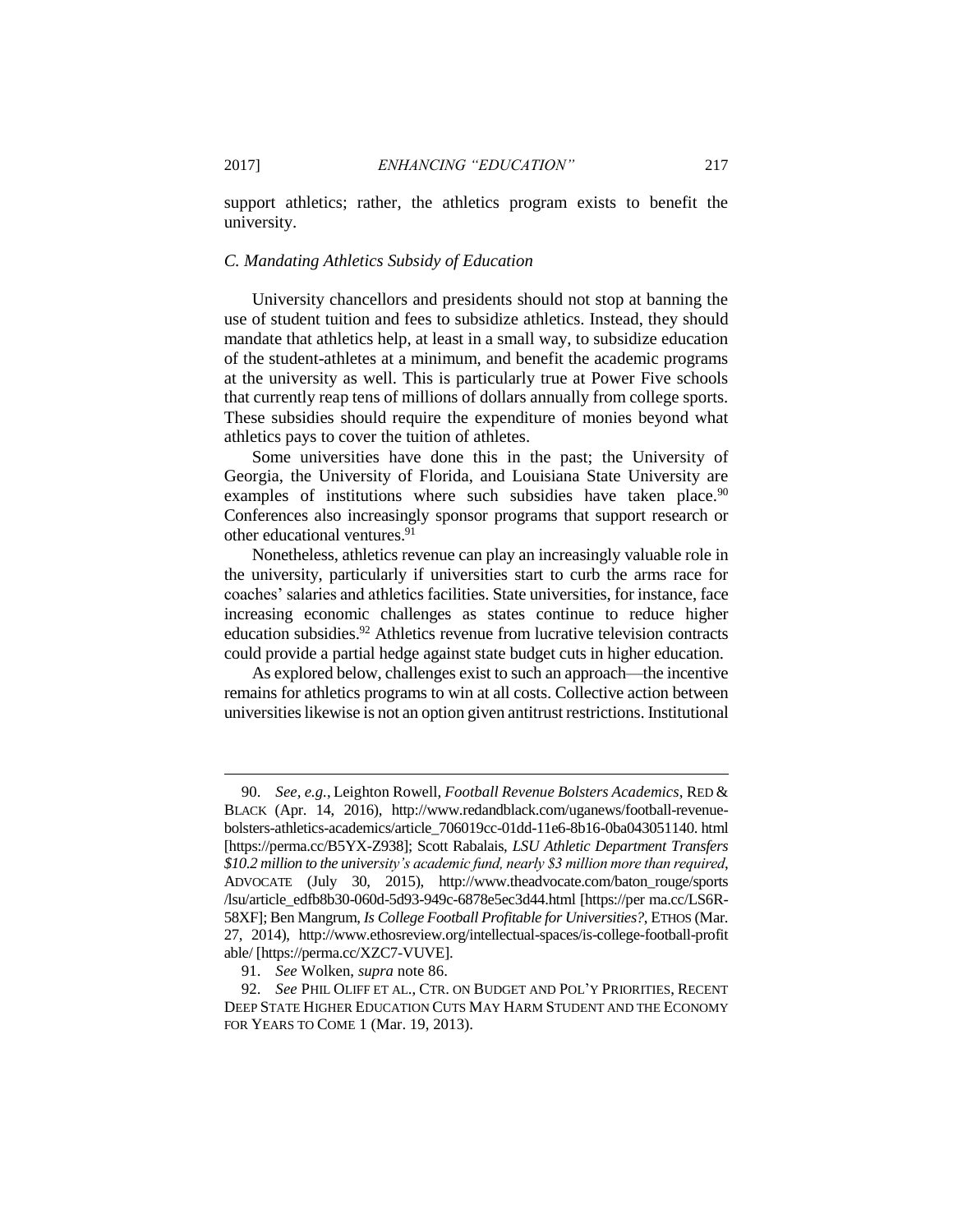change, however, at the conference and NCAA levels may offer a panacea to such difficulties.

#### *D. Reforming the NCAA*

The current focus of NCAA resources, at least with respect to its Committee on Infractions ("COI"), is the preservation of amateurism. $93$ Ensuring that student-athletes do not receive any impermissible financial benefits remains the priority.<sup>94</sup> Given the overwhelming commercialization of intercollegiate revenue sports, such efforts seem silly at best and completely myopic at worst.

A return to the rationale behind the concept of amateurism, as construed by the NCAA, is instructive here.<sup>95</sup> According to the NCAA, the primary reason that student-athletes should not receive remuneration for participation in intercollegiate athletics relates to the larger purpose of education. As noted above, the NCAA Manual provides:

Student-athletes shall be amateurs in an intercollegiate sport, and *their participation should be motivated primarily by education* and by the physical, mental and social benefits to be derived. Student participation in intercollegiate athletics is an avocation, and student-athletes should be protected from exploitation by professional and commercial enterprises.<sup>96</sup>

Significantly, the NCAA is not an external governing power that imposes its own preferences and ideologies upon higher educational institutions. Rather, college and university presidents participate as voting members to shape the NCAA's rules, policies, and actions.<sup>97</sup> To the degree that the NCAA acts incongruent with the wishes of university leaders, universities easily can leave the NCAA and form their own structure based on the strong conference affiliations that currently exist. Indeed, in recent years several conference commissioners have threatened as much.<sup>98</sup> The

<sup>93.</sup> *See, e.g.*, *Amateurism*, NAT'L COLLEGIATE ATHLETIC ASS'N, http://www .ncaa.org/amateurism (last visited Aug. 20, 2017) [https://perma.cc/D8FW-J6F4]. 94. *Id.*

<sup>95.</sup> *See generally* William W. Berry III, *Amending Amateurism*, 68 ALA. L. REV. 551 (2016) (describing this rationale)

<sup>96.</sup> NCAA 2016-2017 DIVISION I MANUAL, *supra* note 26, art. 2.9 (2017) (emphasis added).

<sup>97.</sup> *See generally id.*

<sup>98.</sup> *See, e.g.*, Brian Porto et al., *The 'Big Five' Power Grab: the Real Threat to College Sports*, THE CHRON. OF HIGHER EDUC. (June 19, 2014), http://www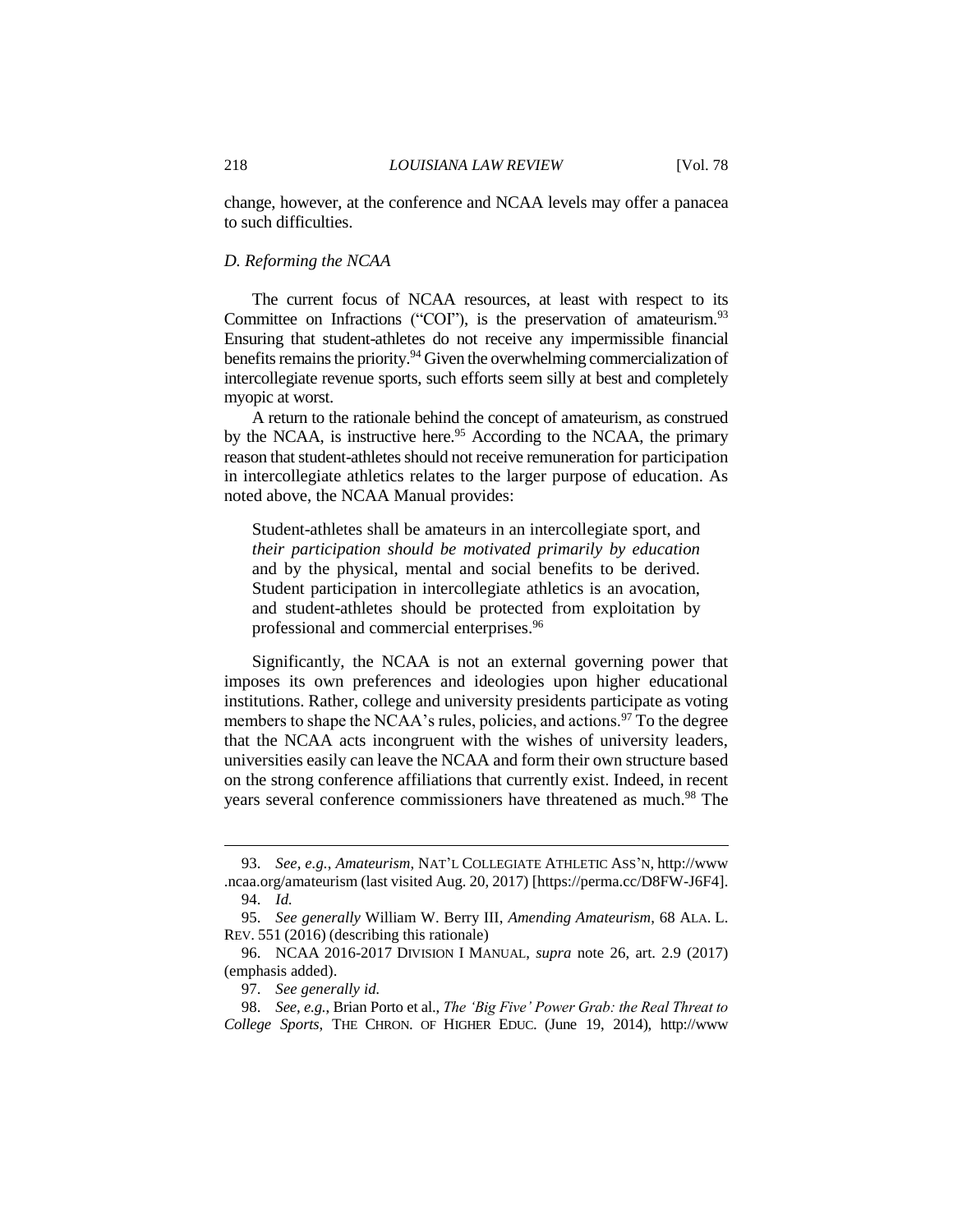NCAA then can provide a tool by which presidents rebalance the relationship between athletics and the university.

#### III. MAPPING THE FUTURE OF THE UNIVERSITY-ATHLETICS RELATIONSHIP

In light of the complexity of the issues raised above, this Article concludes by offering an initial sketch of possible reforms. To frame the discussion, the first section below describes some of the obstacles to reform.

#### *A. Obstacles to Reform*

The resistance to reform in intercollegiate athletics consists of four obstacles: (1) the inertia of the status quo; (2) the unfamiliarity of college presidents with athletics; (3) the popularity and visibility of the broader endeavor; and (4) the academic disinclination of some students. Each is discussed in turn.

#### *1. Status Quo Inertia*

 $\overline{a}$ 

For many stakeholders, the current dominance of athletics could not be more ideal. At the universities in the Big Five conferences, the athletics departments have unprecedented funds to improve facilities and compete for coaches.<sup>99</sup> The increased budgets and opportunities make changes unlikely, especially as the arms race among big-time programs continues. The universities themselves, at least the athletics departments, enjoy significant windfall in terms of revenue from competitions and television.<sup>100</sup>

Likewise, for many of the external stakeholders, the current status quo remains lucrative. Sponsors, in particular, can saturate fans with their advertising and marketing.<sup>101</sup> The television networks thrive as well, for

100. *See supra* notes 3–4 and accompanying text.

101. *See, e.g.*, *Sponsorship Spending on College Athletics Totals \$1.1 Billion in 2014/15 Season*, SPONSORSHIP (Aug. 31, 2015), http://www.sponsorship.com/iegsr /2015/08/31/Sponsorship-Spending-On-College-Athletics-Totals-\$.aspx [https://per

<sup>.</sup>chronicle.com/article/The-Big-Five-Power-Grab-/235172 [https://perma.cc/2MK4- LUA7].

<sup>99.</sup> *See, e.g.*, Steve Berkowitz & Christopher Schnaars, *Colleges Are Spending More on their Athletes Because They Can*, USA TODAY (July 6, 2017), https://www .usatoday.com/story/sports/college/2017/07/06/colleges-spending-more-their-athletesbecause-they-can/449433001/ [https://perma.cc/M6PA-G44J].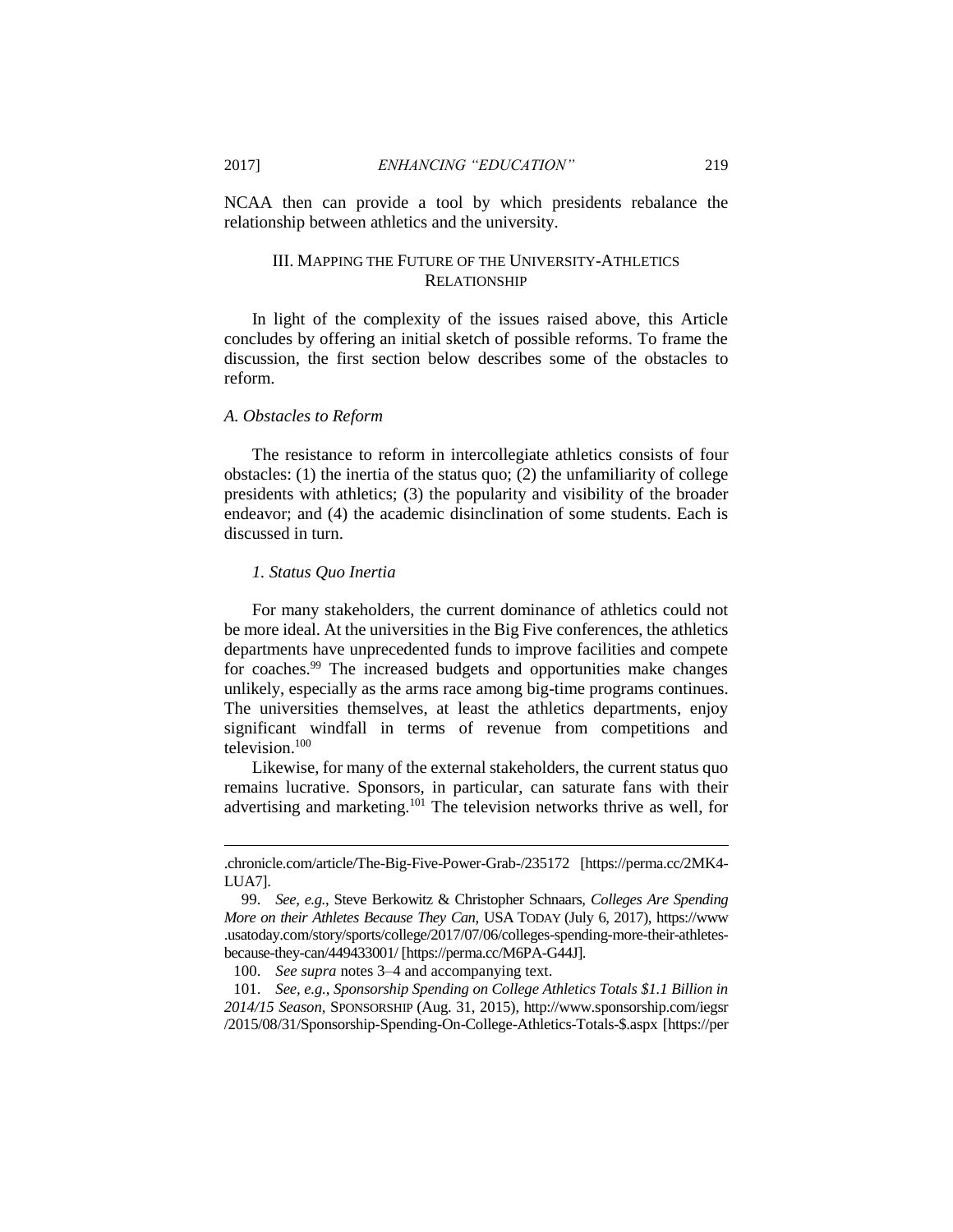the time being, as a result of the status quo. Indeed, the demand for live broadcasts of sports competitions remains one of the two shrinking bulwarks protecting the television network, news being the other.<sup>102</sup> Football games have expanded beyond the Saturday schedule to include games on almost every night of the week excluding Sunday and Monday, which remain the domain of the National Football League ("NFL").

The coaches likewise enjoy significant benefits from the current largesse. Athletics directors also have the benefits of both larger budgets and the ability to engage in large construction and renovation projects, including building stadiums and upgrading facilities.

The fans also enjoy the current status quo because of an increased focus on the "fan experience" at the games. This includes increased access to the athletics programs, both through television and personal experience. The pomp and circumstance surrounding games has never been higher, and the level of interest has made otherwise meaningless games take on a deep personal significance for fans.

Given the stakeholders currently profiting, the power of the status quo remains a significant barrier to change. Any revised model will need to consider how to maintain the benefit for these stakeholders or else face significant resistance.

#### *2. Unfamiliarity of Presidents with Athletics*

A second barrier to change lies in the unfamiliarity of many college and university presidents with the nuances of intercollegiate athletics, both structurally and as a business model. Many presidents reach their positions by serving as professors first, then as deans and senior administrators.<sup>103</sup>

ma.cc/GSB3-FA57]; David Broughton, *College Fans Taking Note of NCAA Sponsors*, SPORTSBUSINESSDAILY (May 2, 2016), http://www.sportsbusinessdaily .com/Journal/Issues/2016/05/02/Research-and-Ratings/NCAA-Sponsor-Loyalty .aspx [https://perma.cc/SKK7-2UA8].

<sup>102.</sup> Streaming content threatens the future of sports on network television. *See* Ira Boudway & Max Chafkin, *ESPN Has Seen the Future of TV and They're Not Really Into It*, BLOOMBERG (Mar. 30, 2017), https://www.bloomberg.com /news/features/2017-03-30/espn-has-seen-the-future-of-tv-and-they-re-not-really -into-it [https://perma.cc/RK4S-YJL8].

<sup>103.</sup> *See, e.g.*, *President Stuart R. Bell*, UNIV. OF ALA., https://president.ua .edu/biography (last visited Oct. 23, 2017) (discussing Dr. Bell's previous positions as Executive Vice President and Provost at Louisiana State University before becoming President at the University of Alabama) [https://perma.cc/KF46- ZX8P]; *President Eli Capilouto*, UNIV. OF KY., https://www.uky.edu/presi dent/about/ president-eli-capilouto (last visited Oct. 23, 2017) (discussing Dr. Capilouto's former position as Provost of the University of Alabama-Birmingham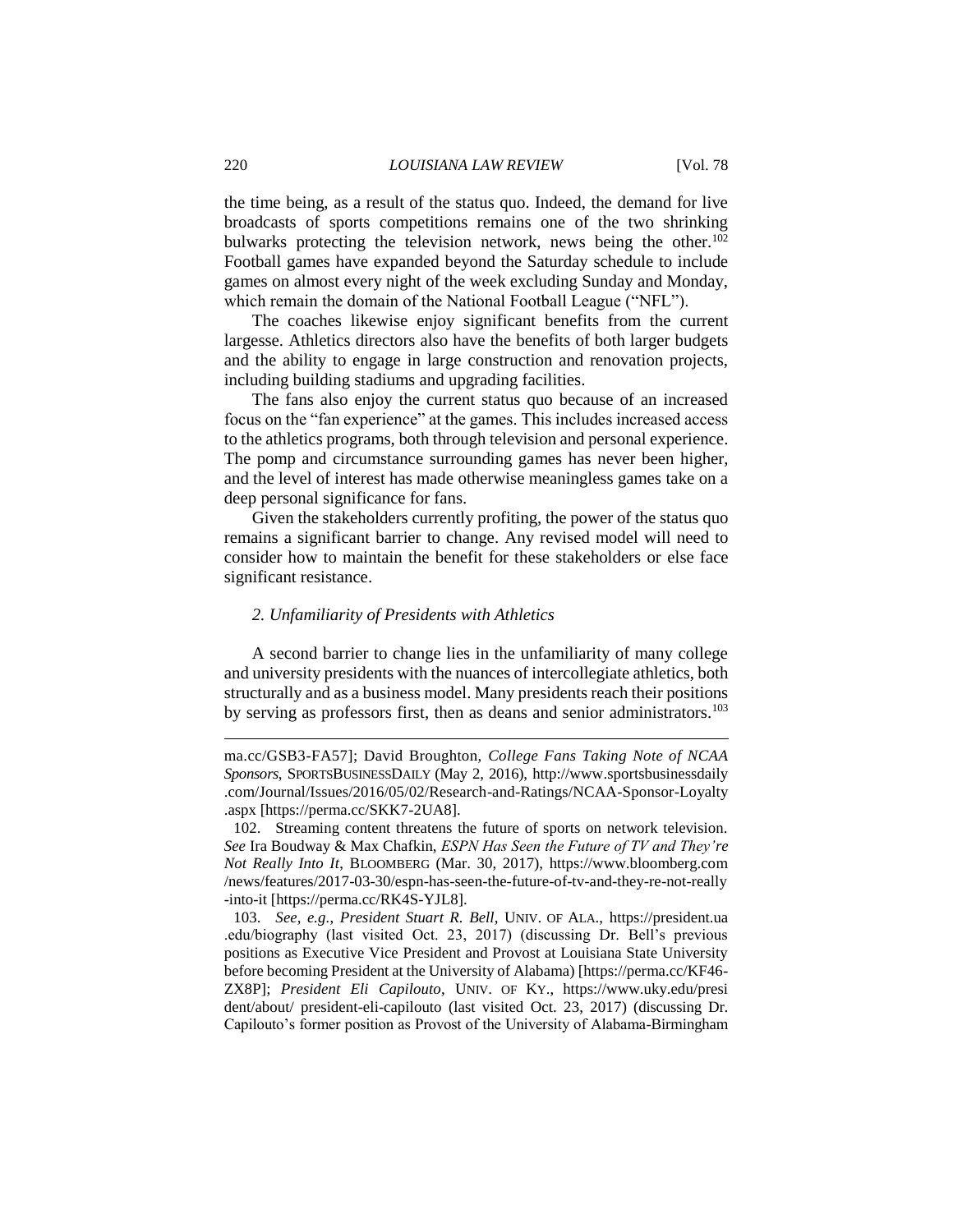As such, the intercollegiate athletics model and the inner workings of the student-athlete model may be unfamiliar to presidents. Many presidents choose to keep the status quo unless the status quo creates a negative consequence for the larger university.

Even in such situations, presidents and senior administrators may turn a blind eye to issues in the athletics department. The Pennsylvania State scandal provides the most obvious example of a president's ignorance of an athletics department's issues, but similar improprieties have occurred in other universities as well.<sup>104</sup> Likewise, the number of academic scandals at otherwise reputable institutions suggests that universities need to properly oversee the academic progress of their athletes.<sup>105</sup> Presidents have a responsibility to become engaged with their athletics programs, not just to keep the university out of trouble but, as argued here, to find ways to use athletics to benefit the university as a whole.<sup>106</sup>

#### *3. Popularity and Visibility of Athletics*

A similar impediment to changing the status quo rests in the widespread popularity and visibility of athletics. Even small changes become fodder for call-in radio shows, and the growth of sports media and television channels makes overblown coverage of changes not just possible, but likely.

Given the popularity of college sports, there exists a strong sentiment in preserving the status quo. Many fans oppose compensation of college athletes based on the principle of amateurism, despite the admission of

and Dean of the UAB School of Public Health before becoming President of the University of Kentucky) [https://perma.cc/HYG3-64PJ].

<sup>104.</sup> *Penn State Scandal Fast Facts*, CNN, http://www.cnn.com/2013/10/28/us /penn-state-scandal-fast-facts/index.html (last updated June 4, 2017, 1:11 PM) [https://perma.cc/LQM7-PVZ3]; *see also* Ravi Lulla, *The 10 Worst Scandals in NCAA History*, BLEACHER REPORT (Sept. 28, 2011), http://bleacherreport.com /articles/869007-10-worst-scandals-in-ncaa-history (describing some of the many examples of malfeasance) [https://perma.cc/AX8X-82AK].

<sup>105.</sup> *See, e.g.*, Phillip Miller, *Are amateurism rules corrupting college athletes?*, WASH. POST (Mar. 16, 2016), https://www.washingtonpost.com/news/in-theory /wp/2016/03/16/are-amateurism-rules-corrupting-college-athletes/?utm\_term=.278 c42069eeb (discussing various scandals affecting multiple athletics programs) [https://perma.cc/B3MA-XCJP].

<sup>106.</sup> There are, of course, obvious exceptions. Mark Emmert was the President of the University of Washington and LSU prior to becoming the President of the NCAA. *See NCAA President Mark Emmert*, NAT'L COLLEGIATE ATHLETIC ASS'N, http://www.ncaa.org/about/who-we-are/office-president/ncaa-presidentmark-emmert (last visited Oct. 22, 2017) [https://perma.cc/B7PP-U7MZ].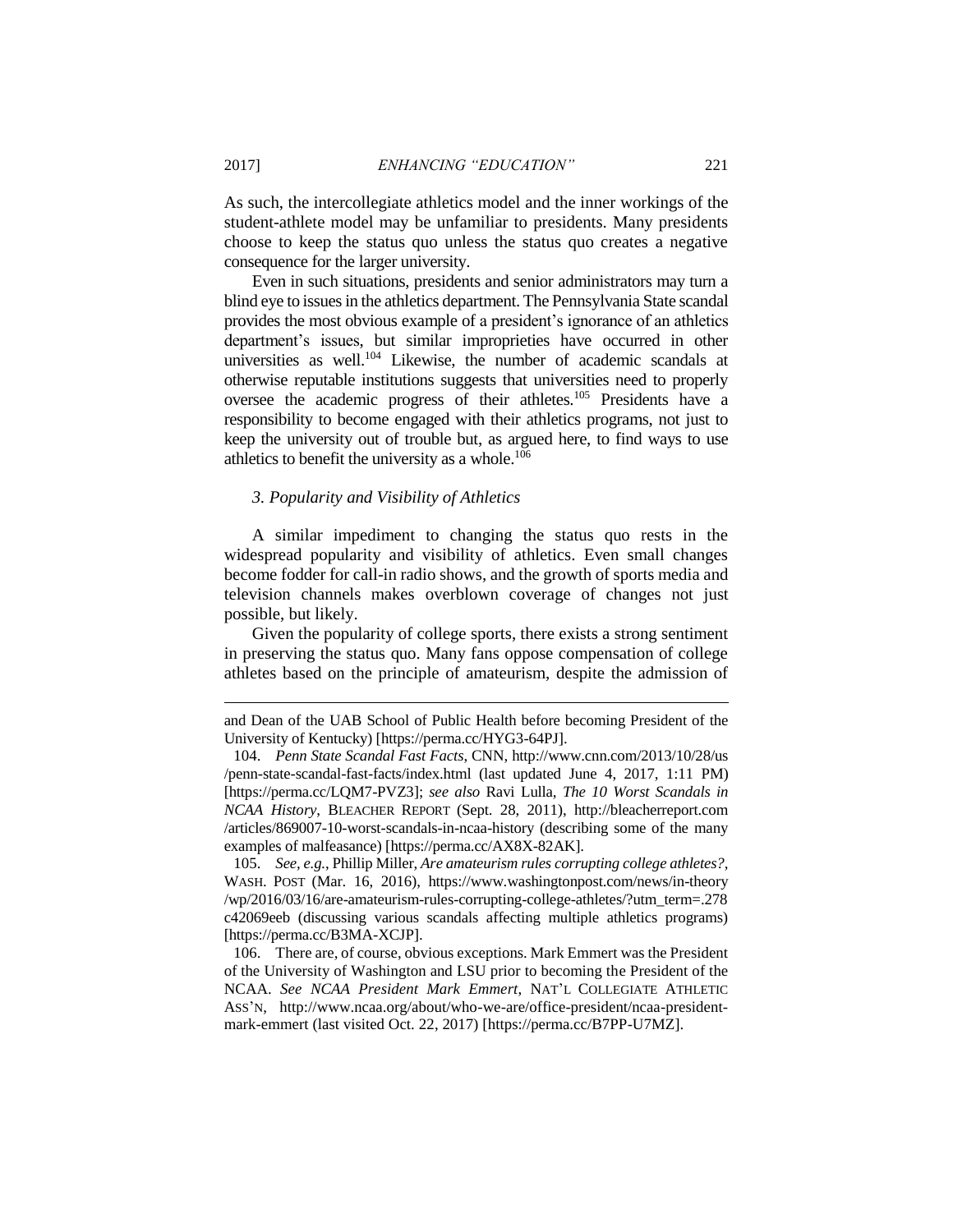many fans that violating that principle would not diminish their interest in the competitions themselves.<sup>107</sup>

The level of interest and engagement likewise leads, in some cases, to a sense of fan entitlement such that fans believe they know more about the sport than those actually managing and participating in it. This level of interest creates a possibility, or at least a fear of the possibility, of a decrease in interest resulting from a significant change to the status quo. This concern likewise contributes to the inertia inherent in the status quo.

### *4. Academic Gaps for Some Athletes*

A final barrier to altering the status quo is the disinclination of some athletes toward education. Despite the reality that only a small percentage of athletes make professional teams, the focus of some athletes in attending a university purely is to participate in intercollegiate athletics. <sup>108</sup> The academic requirements serve only as a prerequisite to eligibility, and at some institutions, the level of academic rigor is minimal for the athletes.<sup>109</sup>

Along with academic disinterestedness, a second problem is the lack of college preparedness of some athletes. Requiring athletes who are not collegeprepared to perform in the academic curriculum while participating in the fulltime job of being a member of an intercollegiate sports team creates a need to give academics short shrift in some situations.<sup>110</sup>

One proposal is to minimize the academic requirements for student-athletes during the season, such that they are essentially half-time students for four years.<sup>111</sup> The student-athletes then could devote complete attention to academics for two years after using their eligibility and failing to make a

<sup>107.</sup> *See* Alex Prewitt, *Large majority opposes paying NCAA athletes, Washington Post-ABC News poll finds*, WASH. POST (Mar. 23, 2014), https://www .washingtonpost.com/sports/colleges/large-majority-opposes-paying-ncaa-athletes -washington-post-abc-news-poll-finds/2014/03/22/c411a32e-b130-11e3-95e8-39b ef8e9a48b\_story.html?utm\_term=.80f6c2e34055 [https://perma.cc/TMY9-72AX]; Travis Waldron, *Most College Sports Fans Won't Stop Watching If Athletes Are Paid, Poll Finds*, HUFF. POST (Oct. 28, 2015, 3:19 PM).

<sup>108.</sup> *See, e.g.*, Nw. Univ. and Coll. Athletes Players Ass'n, 2014-15 N.L.R.B. Dec. ¶ 15781 (CCH), at \*1 (2014), *dismissed on other grounds*, 362 NLRB No. 167 (2015) (finding that the primary purpose of the football players on campus was to play football, not get an education).

<sup>109.</sup> Sarah Ganim, *CNN Analysis: Some Athletes Play Like Adults, Read Like 5th Graders*, CNN (Jan. 18, 2014), http://edition.cnn.com/2014/01/07/us/ncaaathletes-reading-scores/index.html [https://perma.cc/BJV6-S28J].

<sup>110.</sup> The case of Kevin Ross provides an egregious example of such educational malfeasance. *See* Ross v. Creighton, 957 F.2d 410 (1992).

<sup>111.</sup> *See* Berry, *supra* note 9.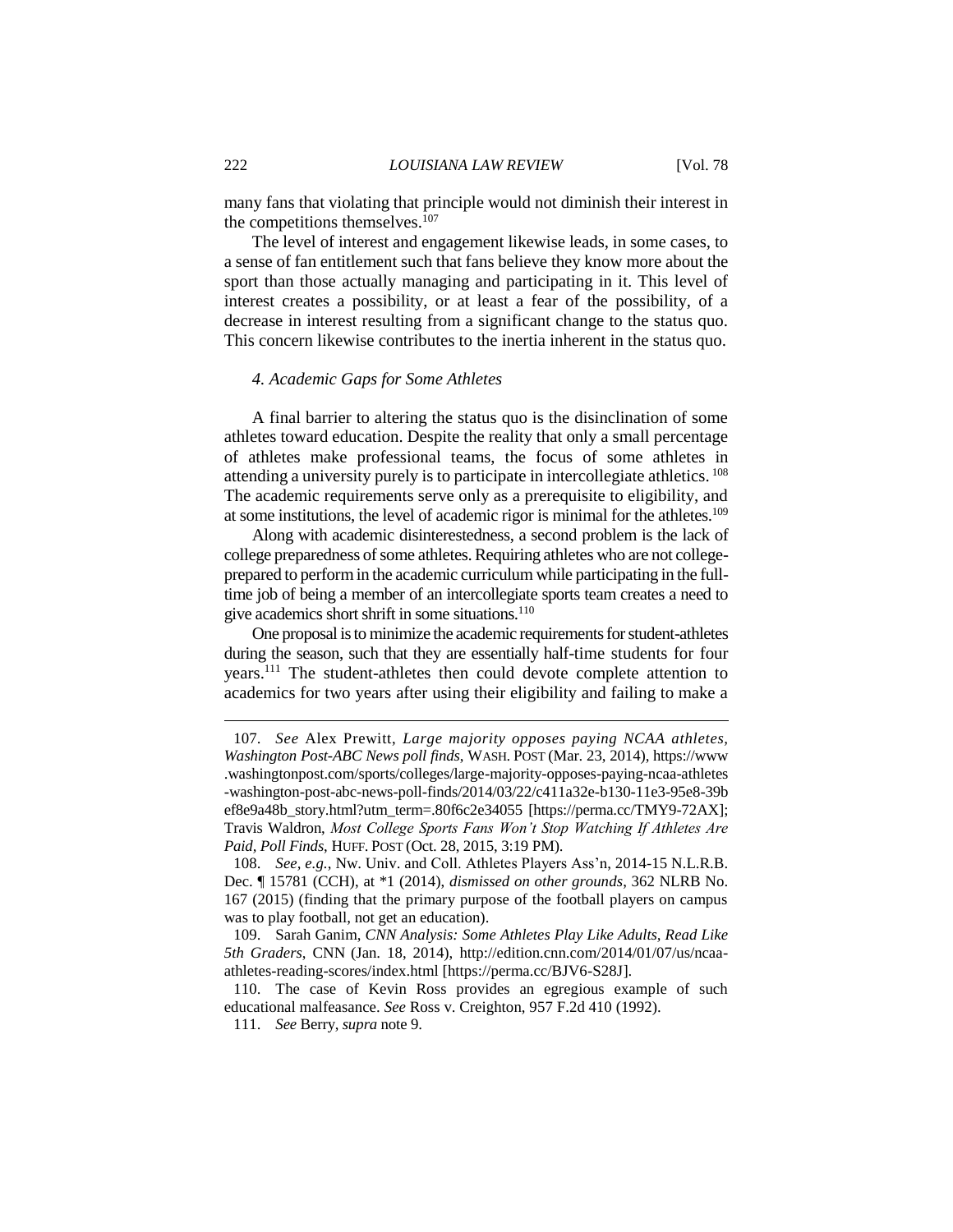professional team. Opponents of this view argue that such athletes would not choose to complete their education.

The movement toward a more serious application of the studentathlete paradigm, then, also must overcome this pressure to maintain the status quo and perhaps even minimize the academic requirements themselves.

#### *B. A Roadmap for Readjustment*

This Article concludes by introducing preliminary ideas for how presidents might readjust the relationship between the university and the athletics department to promote an institutional symbiosis by strengthening education.

#### *1. Restructure the NCAA: Emphasize Education, not Amateurism*

The NCAA's focus is to prevent paying athletes, down to restricting infinitesimal benefits, such as car rides and other *de minimis* forms of aid. The NCAA's pursuit of large capital contributions to athletes, such as the case of Reggie Bush, is understandable, but trying to police every small benefit seems both to be unnecessary and a poor use of resources.<sup>112</sup>

This notion is particularly true when the education available to athletes becomes compromised in many situations. From egregious examples like the University of North Carolina to the more benign issue of major clustering, the NCAA's focus should be to ensure that the *academic* product provided to athletes is both legitimate and robust.

This transposition involves several shifts in focus and policy, but the changes all make sense in light of the NCAA's stated mission. First, the NCAA should police the time that teams spend on athletics in a more robust way, drawing sharper limits on practice time and, in particular, offseason time. For the student-athlete model to be realistic, athletics cannot be a full-time job for the athletes.<sup>113</sup> The NCAA similarly should punish academic malfeasance more seriously than it punishes the providing of economic benefits to athletes.

<sup>112.</sup> *See* Nakia Hogan, *Reggie Bush investigation results in major sanctions for Southern Cal*, NOLA (June 11, 2010), http://www.nola.com/saints/index.ssf /2010/06/reggie\_bush\_investigation\_resu.html [https://perma.cc/E6XC-MEEV].

<sup>113.</sup> *See, e.g.*, Nw. Univ. and Coll. Athletes Players Ass'n., 2014-15 N.L.R.B. Dec. ¶ 15781 (CCH), at \*1 (2014), *dismissed on other grounds*, 362 N.L.R.B. No. 167 (2015) (finding that the requirements of the football program for athletes constituted a full-time job and made athletes employees of the university).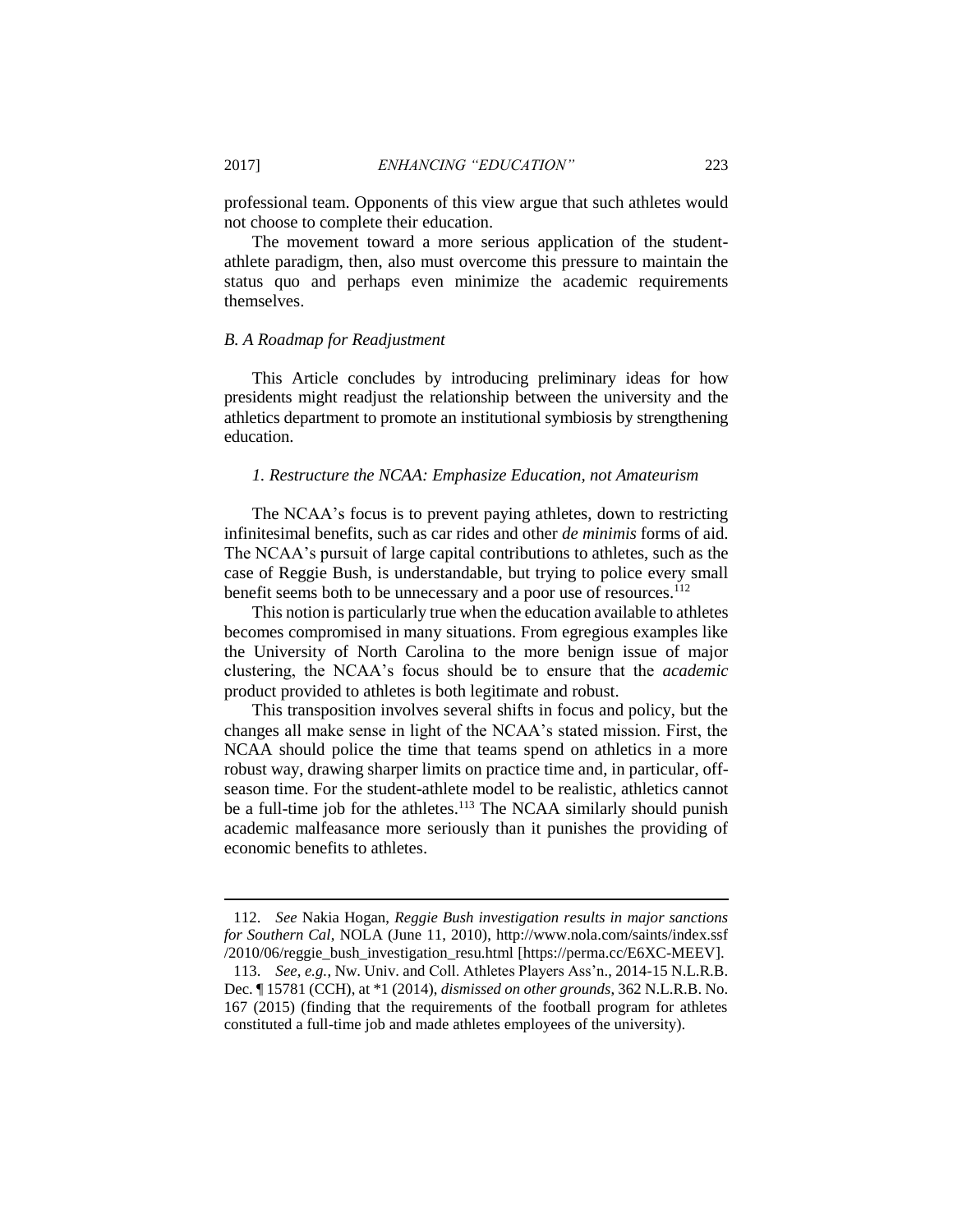The guiding value should be "student"—not "amateur." The former rests at the core of the institutional purpose; the latter lacks significant justification in many ways. If the NCAA is serious in promoting the "professional prospects" of its athletes in areas other than sports, it should make every effort to create campus balance between academics and athletics. This academic focus should extend far beyond the barometer of graduation and assess the quality of education provided to athletes.

Ironically, the experiences of the Committee on Infractions members typically will align much better with an educational focus anyway, as many of the members are faculty and administrators. A restructuring of the COI and the NCAA more generally to align with this concern will legitimize the rhetoric of the NCAA concerning student-athletes. Certainly such an approach would be more in line with Myles Brand's vision for the  $NCAA$ <sup>114</sup>

## *2. Grow Athletics, but Leverage Economic Gains Through Conferences*

Universities should continue to grow athletics and the economic largesse that accompanies such growth, but use the conferences to reallocate these gains to academics. On the one hand, if the result of continued growth remains limited to increases in coaches' salaries and improved facilities, the benefits to the university as a whole will be tangential only. On the other hand, if conferences could siphon off a percentage of earnings and allocate these funds to the academic departments of the universities, athletics and academics would operate in a more symbiotic manner.

Leaving the allocation up to the current presidents has the practical consequence of limiting athletics department support of academics, particularly outside of the Power Five conferences. If, however, conference commissioners allocated money to academics and policed those allocations, then they could help restore the balance between academics and athletics.

#### *3. Reduce Coach Firings and Buyouts*

Another major economic drain in the athletics department results from coach firings and buyouts. When there is a multi-million dollar cost to firing a coach, the athletics department typically wastes resources in the name of a

<sup>114.</sup> Katherine Rust, *Remembering NCAA President Myles Brand*, ATLANTIC (Sept. 18, 2009), https://www.theatlantic.com/national/archive/2009/09/remem bering-ncaa-president-myles-brand/348096/ (explaining the former NCAA President's vision of having athletes be students first, and balancing the goal of education with athletics success) [https://perma.cc/YF5H-8K5Y].